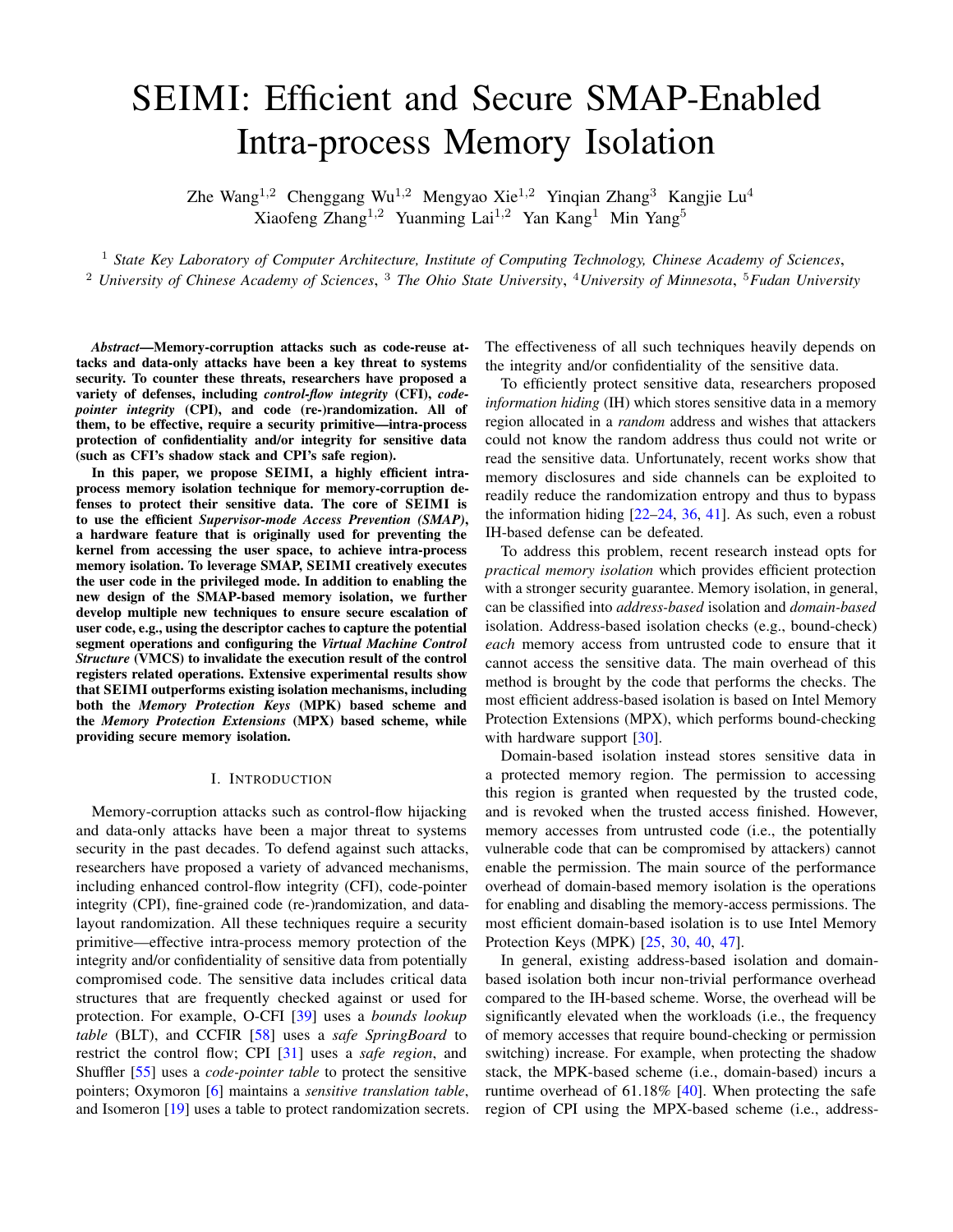based), the runtime overhead is 36.86% [\[21\]](#page-14-11). Both cases are discouraging and would prevent practical uses of the defense mechanisms. As such, we need a more efficient isolation mechanism that can adapt to various workloads.

In this paper, we propose SMAP-Enabled Intra-process Memory Isolation (SEIMI), a system for highly efficient and secure domain-based memory isolation. SEIMI leverages *Supervisor-mode Access Prevention (SMAP)*, a widely used and extremely efficient hardware feature for preventing kernel code from accessing user space. SEIMI uses SMAP in a completely different way. The key idea of SEIMI is to run user code in the privileged mode (i.e., ring 0) and to store sensitive data in the user space. SEIMI employs SMAP to prevent memory accesses from the "privileged untrusted user code" to the "user mode" sensitive data. SMAP is temporarily disabled when the trusted code (also in the privileged mode) accesses the sensitive data, and re-enabled when the trusted code finishes the data access. Any memory access to the user space will raise a processor exception when SMAP is enabled. Since SMAP is controlled by the RFLAGS register which is thread-private, disabling SMAP is only effective in current thread. Thus, temporarily enabling SMAP does not allow any concurrent access to sensitive data from other threads.

The new and "reverse" use of SMAP in SEIMI however brings new design challenges: How to prevent the user code in ring 0 from corrupting the kernel and abusing the privileged hardware resources. To prevent the kernel corruption, we choose to use the hardware-assisted virtualization technique (i.e., Intel VT-x) to run the kernel in a more-privileged mode (i.e., the VMX root mode). The user code instead runs in ring 0 of the VMX non-root mode. Therefore, the user code is isolated from the kernel by virtualization. It is worth noting that Dune [\[7\]](#page-13-1) also uses Intel VT-x to provide user-level code with privileged hardware features. But it requires that the code running in ring 0 is secure and trusted. To support *untrusted* code running in ring 0, we propose multiple novel techniques to prevent the user code from abusing the following two types of hardware resources: (1) privileged data structures (e.g., the page tables) and (2) privileged instructions.

First, to prevent the user code from manipulating privileged data structures (e.g., page table), we store the privileged data structures in the VMX root mode, and SEIMI leverages Intel VT-x to force all the privileged operations to trigger VM exits (i.e., trapping into the VMX root mode). SEIMI then finishes the privileged operations in the VMX root mode. This way, the privileged data structures will never be exposed to the user code. Second, to prevent the execution of privileged instructions, we use both automatic and manual approaches to comprehensively identify such instructions and instruct SEIMI to sanitize their execution in the VMX non-root mode through three techniques: (i) triggering VM exits and stopping the execution, (ii) invalidating the execution results, and (iii) raising processor exceptions and disabling the execution. With these techniques, the user code can never effectively execute the privileged instructions.

We note that our techniques for enabling secure execution

of untrusted user code with ring-0 privilege will offer valuable insights and opportunities for future research. For example, LBR is a privileged hardware feature used by transparent codereuse mitigation [\[42\]](#page-14-12) and context-sensitive CFI [\[48\]](#page-14-13). Reading LBR has to trap into the kernel, which incurs expensive context switching. With the techniques used in SEIMI, since the user code is running in a privileged mode, it can read LBR efficiently without context switching.

We have implemented SEIMI on the Linux/X86\_64 platform. To evaluate and compare the performance overhead, we deployed the MPX-based scheme, the MPK-based scheme, and SEIMI to protect four defense mechanisms: O-CFI [\[39\]](#page-14-0), Shadow Stack [\[40\]](#page-14-9), CPI [\[31\]](#page-14-1), and ASLR-Guard [\[35\]](#page-14-14). We not only conduct the experiments on SPEC CPU2006 benchmarks, but also on 12 real-world applications, including web servers, databases, and JavaScript engines. Compared to the MPK-based scheme, SEIMI is more efficient in almost all test cases; while compared with the MPX-based scheme, SEIMI achieves a lower performance overhead on average.

In sum, we make the following contributions in this paper.

- A novel domain-based isolation mechanism. We propose a novel domain-based memory isolation mechanism that creatively uses SMAP in a reverse way; it can efficiently protect a variety of software defenses against memory-corruption attacks.
- New techniques for isolating user code. We identify new security threats when running untrusted user code in ring 0 and propose new solutions to these threats in SEIMI. These techniques are of independent interest and show that safely running user code in a privileged mode can be practical.
- New insights from implementation and evaluation. We implement and evaluate SEIMI, and show that it outperforms existing approaches. Our study suggests that using SMAP for domain-based isolation is not only practical but efficient. The enabling of running the user code in a privileged mode will also allow future defenses to efficiently access privileged hardware.

# II. BACKGROUND

# *A. Information Hiding*

Information hiding (IH) protects a memory region by putting it in a randomized location. Since the memory region is located in a small portion of the huge address space, guessing the randomized address in a brute-force way will likely cause crashes. The effectiveness of such an information-hiding technique heavily relies on the entropy of the randomness. Since such an IH technique tends to be efficient and is easy to deploy, it has been widely used in a variety of defense mechanisms, including control-flow integrity (CFI) [\[39,](#page-14-0) [40,](#page-14-9) [58\]](#page-15-0), code (re-)randomization [\[6,](#page-13-0) [11,](#page-13-2) [19,](#page-14-2) [35,](#page-14-14) [53,](#page-15-2) [55\]](#page-15-1), code-pointer integrity [\[31\]](#page-14-1), and data-layout randomization [\[9,](#page-13-3) [17\]](#page-14-15).

# <span id="page-1-0"></span>*B. Intra-process Memory Isolation*

Compared to information hiding, intra-process memory isolation can provide a stronger security guarantee in protecting the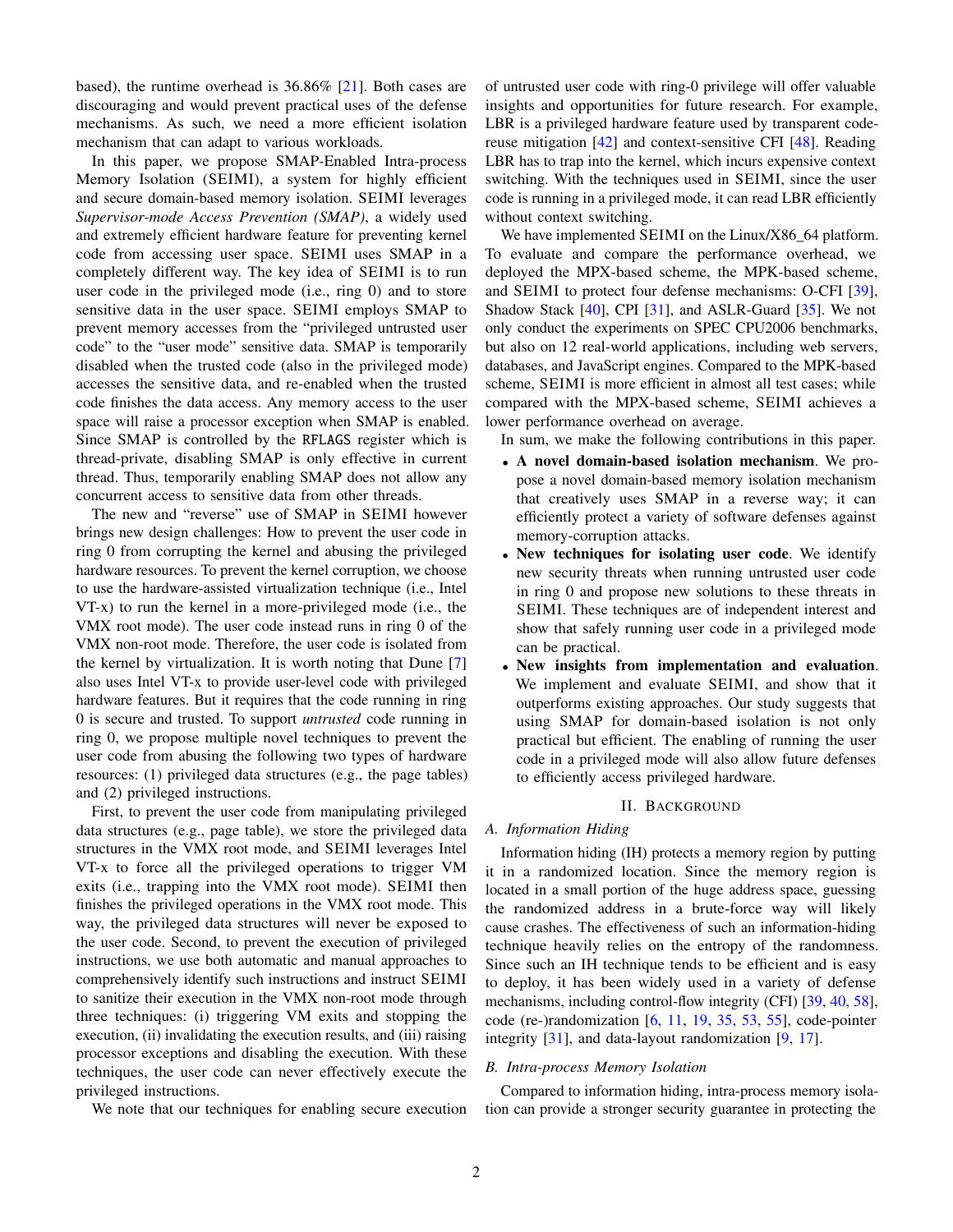sensitive data used in the defenses against memory-corruption attacks. We classify sensitive data into three categories.

- *Confidentiality only.* Some defense mechanisms, such as CCFIR [\[58\]](#page-15-0), O-CFI [\[39\]](#page-14-0), Oxymonron [\[6\]](#page-13-0), and Shuffler [\[55\]](#page-15-1), grant read permission to the defense code (i.e., trusted code) but revoked from the untrusted code (i.e., application code). In these mechanisms, sensitive data is the valid, randomized target addresses of control transfers. Since the target addresses are written only at the load-time, they can be stored in read-only memory. The only exception is Shuffler [\[55\]](#page-15-1) which updates the target addresses at runtime through another process using the shared memory mechanism.
- *Integrity only.* Some defense mechanisms, such as CFI's shadow stack [\[40\]](#page-14-9), CPI [\[31\]](#page-14-1), and ReRanz [\[53\]](#page-15-2), allow the sensitive data to be read and written by the trusted code but read-only by the untrusted code. In these mechanisms, the sensitive data includes control data such as return address and function pointer, which needs to be updated by the defense mechanisms at runtime. However, as long as the integrity is guaranteed, attackers cannot divert the control flow, so the read permission can be granted to attackers.
- *Both confidentiality and integrity.* In defenses such as TASR [\[11\]](#page-13-2), Isomeron [\[19\]](#page-14-2), StackArmor [\[17\]](#page-14-15), Diehard [\[9\]](#page-13-3), and ASLR-Guard [\[35\]](#page-14-14), the sensitive data holds secret information such as randomized code addresses that requires runtime update. As such, the untrusted code must be prevented from reading and writing the sensitive data.

Existing memory-isolation mechanisms. Memory isolation can be address-based or domain-based. Address-based isolation sanitizes (e.g., bound-check) addresses in memory read/write operations which can be fairly frequent. As such, the sanitization efficiency is the key to ensure the overall performance of the isolation. Intel provides MPX (with dedicated registers and instructions) for efficient bound-checking, thus offering the most efficient address-based isolation. Specifically, addressbased schemes generally place the isolated memory region at the highest address space  $[30]$ , so that memory accesses can be instrumented to check against a single bound instead of two. Thus, they can reduce the performance overhead further.

Domain-based isolation protects sensitive data by temporarily disabling the access restriction. When the defense code (i.e., trusted code) is about to access the sensitive data, the isolation mechanism disables the access restriction, and after the access, the restriction is resumed. Processors provide multiple hardware supports for controlling the access restriction, including the virtual memory page permission in MMU, the physical memory page permission in EPT, and MPK. Among them, Intel MPK is the most efficient one. Specifically, MPK divides memory into 16 domains. The read/write permission of each domain is controlled in the PKRU register. At runtime, the WRPKRU instruction can modify the PKRU register to manipulate the access permission. Specifically, for the sensitive data which only needs the integrity protection, domain-based schemes

generally only control the write permission. It could avoid switching the access permission when the defense code only performs the read operation to the sensitive data.

## *C. Intel VT-x Extension*

VT-x [\[15\]](#page-14-16) is Intel's virtualization extension to the x86 ISA. VT-x splits CPU into two operating modes: the *VMX root* mode (for running VMM) and the *VMX non-root* mode (for running virtualized guest OSes). Transitions between the VMX modes are facilitated by VM control structure (VMCS), where the hardware automatically saves and restores most architectural states. The VMCS also contains a myriad of configuration parameters that allow the VMM to control the guest VMs, which gives the VMM considerable flexibility in determining which hardware to expose to the guest. For example, a VMM can configure the VMCS to determine which instruction and which exception in the VMX non-root mode can cause a VM exit. Moreover, a guest can manually trigger a VM exit through the VMCALL instruction.

## <span id="page-2-0"></span>*D. SMAP in Processors*

To prevent the kernel from inadvertently executing malicious code in user-space (e.g., by dereferencing a corrupted pointer), Intel and AMD provide the Supervisor-mode Access Prevention (SMAP) hardware feature to disable the kernel access to the user space memory [\[29\]](#page-14-17). Other processor vendors also provide similar features, such as the Privileged Access Never (PAN) in ARM [\[5\]](#page-13-4) and the Permit Supervisor User Memory Access (SUM) in RISC-V [\[43\]](#page-14-18). Because the kernel code requires access to the user space directly and frequently (e.g., I/O operations), enabling and disabling these features are typically very fast.

In x86, the running states are divided into the supervisormode (hereinafter referred to as S-mode) and the user-mode (hereinafter referred to as U-mode). When the current privileged level (CPL) is 3, the state is U-mode, and when the CPL is less than 3, the state is S-mode. Meanwhile, the memory pages are also divided into the supervisor-mode page (hereinafter referred to as S-page) and the user-mode page (referred to as U-page) based on the U/S bit in the page table entry. When SMAP is disabled, the code in the S-mode can access the U-page. When SMAP is enabled, the code in the S-mode cannot access the U-page. Code in the S-mode can enable/disable the access to an U-page by setting the AC (Access Control) flag of the RFLAGS. The processor provides two privileged instructions (executable only in ring 0), STAC and CLAC, to set and clear the flag. In addition, when the POPFQ instruction is executed in the S-mode (ring 0-2), the AC flag can also be modified. We measured the latency of POPFQ, STAC/CLAC, and WRPKRU (used to configure MPK) to identify their micro-architectural characteristics. [Table I](#page-3-0) summarizes the results. STAC/CLAC has a *much* smaller latency than WRPKRU does. As such, switching SMAP using STAC/CLAC will be much faster than switching MPK, which motivates us to develop SEIMI.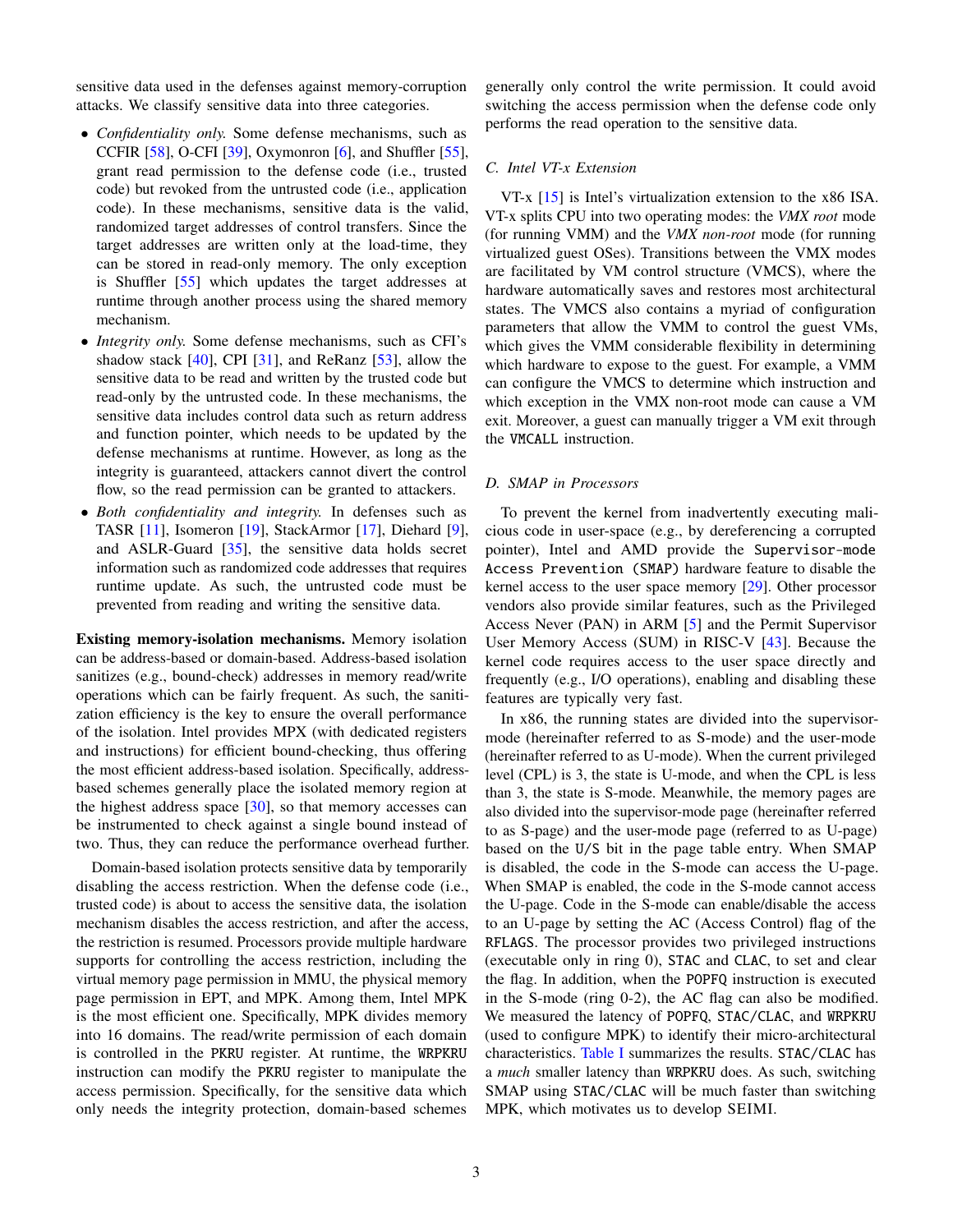<span id="page-3-0"></span>TABLE I: Latency of instrs. which are measured 10 million times.

| <b>Instructions</b> | Cycles | <b>Description</b>                             |
|---------------------|--------|------------------------------------------------|
| <b>VMCALL</b>       | 541.7  | Complete a hypercall (trigger a VM exit).      |
| <b>SYSCALL</b>      | 95.2   | Complete a system call (trap into the kernel). |
| <b>POPFO</b>        | 22.4   | Pop stack into the RFLAGS register.            |
| WRPKRU              | 18.9   | Update the access right of a pkey in MPK.      |
| STAC/CLAC           | 8.6    | Set/Clear the AC flag in the RFLAG register.   |

## III. OVERVIEW

## *A. Threat Model*

SEIMI shares a similar threat model as traditional memorycorruption defense mechanisms. The goal of SEIMI is to provide intra-process isolation for a safe memory region that is required by defense mechanisms against memorycorruption attacks. The target programs can be server programs (e.g., Nginx web server) or local programs (e.g., browsers). We assume that the target programs may have the memorycorruption vulnerabilities that could be exploited by adversaries to gain arbitrary read and write capabilities. We also assume that the developers of the programs are benign, so malware is out of the scope. However, the target programs may allow local execution that is in a contained environment. For instance, adversaries can trick web users to click malicious URL links, and malicious script code can run locally in a browser.

We assume that a memory-corruption defense itself (including the IH-based defenses mentioned in [§II-B\)](#page-1-0) is secure. That is, breaking SEIMI's isolation is a prerequisite for compromising the defense mechanism. Since the defense mechanism aims to prevent memory-corruption attacks, when SEIMI is effective, adversaries cannot launch code-injection attacks or code-reuse attacks (e.g., using unintended instructions) to maliciously disable or enable SMAP. In other words, the target defense mechanism and SEIMI protect each other. We further assume that the target OS is secure and trusted.

#### <span id="page-3-2"></span>*B. High-Level Design*

Because application code is intended to run in the user mode, all existing intra-process memory isolation techniques utilize only the hardware support available in this mode, such as Intel MPK and MPX. In this paper, we turn our attention to the privileged hardware feature—SMAP (see [§II-D\)](#page-2-0). As shown in [Table I,](#page-3-0) switching SMAP (using STAC/CLAC instructions) is much faster (8.6 vs. 18.9 CPU cycles) than switching MPK. Therefore, we conjecture that domain-based memory isolation techniques using SMAP would lead to better performance, which motivates the development of SEIMI.

[Figure 1](#page-3-1) shows the basic idea of SEIMI. The isolated memory region is allocated in the U-pages, and the other memory regions are set to be S-pages. The application runs in ring 0 (because STAC/CLAC instructions can only run in this ring level). SMAP is enabled by default. To access the isolated memory, the trusted code temporarily disables SMAP by executing STAC. When the access completes, the trusted code executes CLAC to re-enable SMAP to prevent accesses from untrusted code. Although this mechanism exposes a time window in which SMAP is disabled, the window cannot be

<span id="page-3-1"></span>

exploited to launch the concurrent attacks (i.e., accessing the isolated memory region from other threads). This is because the disabling of SMAP is through the RFLAGS register which is *thread-private*; it is effective in only the current thread. More details about this are discussed in [§V-B.](#page-8-0)

Running untrusted code in ring 0 may corrupt the kernel. To address this problem, SEIMI places the OS kernel in "ring -1". To this end, we adopt the Intel VT-x technique to separate the target application and the kernel, i.e., placing the target process in the VMX non-root mode (guest) and the kernel in the VMX root mode (host).

# *C. Key Challenges*

Although running the user code in ring 0 of the VMX nonroot mode could realize the SMAP-based memory isolation without corrupting the kernel, it still faces several challenges. C-1: Distinguishing SMAP reads and writes. In some cases, sensitive data may require integrity protection only; the read restriction brings extra performance overhead. In some other cases, the defense mechanisms would require sensitive data to be readable but not writable to untrusted code. These situations demand SEIMI to distinguish read and write operations. Unfortunately, SMAP cannot provide separated read and write permissions.

C-2: Preventing leakage/manipulation of the privileged data structures. In general, a guest VM needs to manage its own memory, interrupts, exceptions, I/O, etc. Some data structures are privileged, e.g., the page tables, the interrupt descriptor table (IDT), and the segment descriptor table. An attacker in ring 0 may leak or manipulate these structures to gain a more powerful ability, e.g., modifying the page table to disable the DEP mechanism.

C-3: Preventing abuses of the privileged hardware features. When the process runs in ring 0, privileged hardware features, in addition to SMAP, become available. Attackers may abuse privileged instructions to launch more powerful attacks. For example, an attacker can use the MOV to %CR0 instruction to clear the WP bit to gain the write permission to the non-writable pages (the code pages).

#### *D. Approach Overview*

Separating read/write in SMAP. To address challenge C-1, we propose *SMAP read/write separation* based on a sharedmemory method. When allocating the isolated memory region for the sensitive data, we allocate two virtual memory areas for the same physical memory region; one is configured as U-pages that can be read and written (hereinafter referred to as the *isolated U-page region*), and the other is set to be S-pages that can only be read (hereinafter referred to as the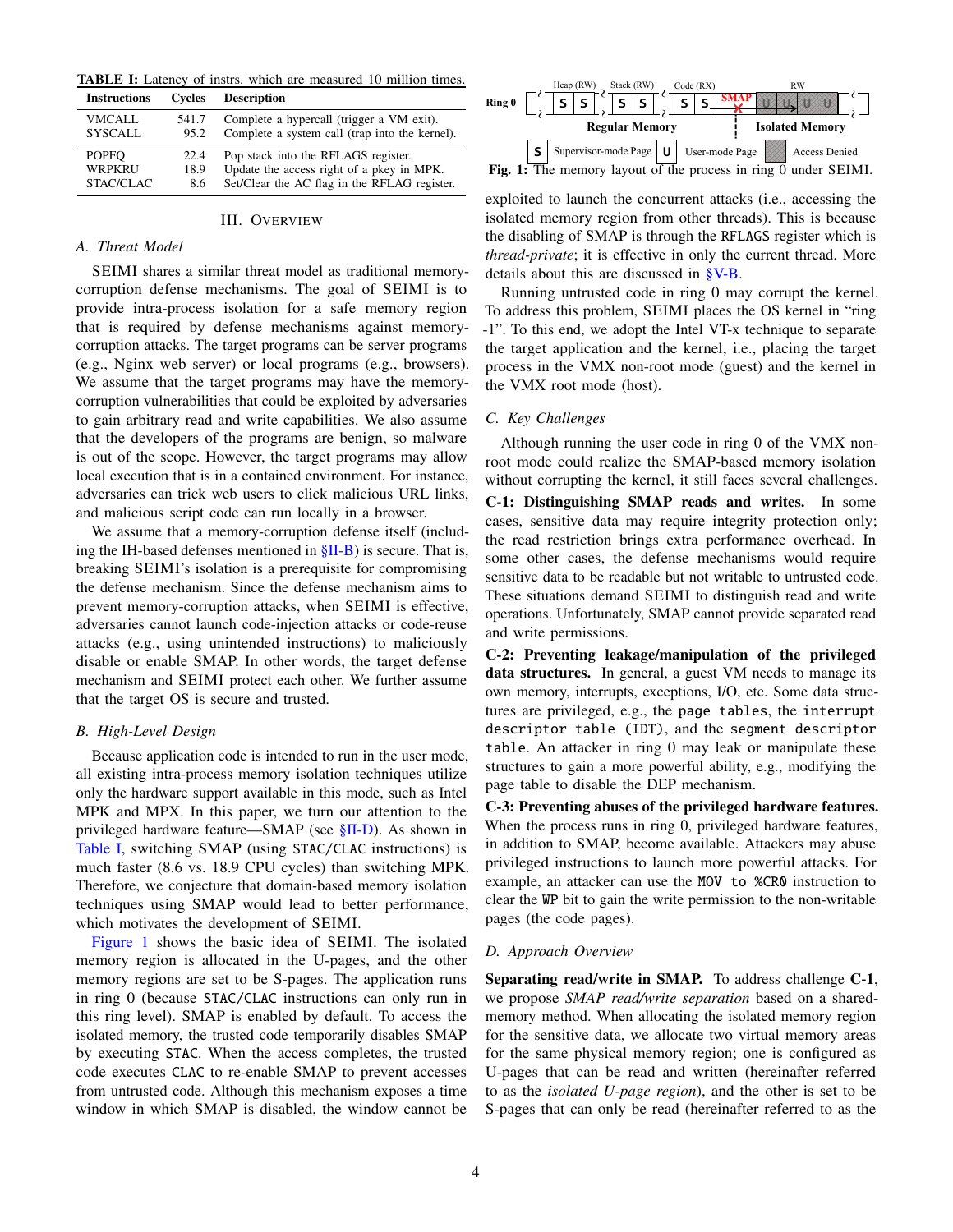<span id="page-4-0"></span>

Fig. 2: The architecture overview of SEIMI.

*isolated S-page region*). When the trusted code needs to modify the sensitive data, it operates the isolated U-page region after disabling SMAP. When it only needs to read the sensitive data, it operates the isolated S-page region directly.

Protecting privileged data structures. To address challenge C-2, we place the privileged data structures and their operations into the VMX root mode. In general, the operations on these structures are only performed when the process accesses the kernel through events such as system calls, exceptions, and interrupts. We therefore leverage Intel VT-x to intercept and force all these events to trigger VM exits, and then perform corresponding operations in the VMX root mode. This way, the data structures stay only in the VMX root mode and will not be exposed to the VMX non-root mode.

Preventing privileged instructions. The privileged hardware features are all used through the privileged instructions. To address challenge C-3, we comprehensively collect and protect all the privileged instructions using multiple new techniques. In particular, SEIMI sanitizes the execution of all privileged instructions in the VMX non-root mode by (i) triggering the VM exits and stopping the execution, (ii) invalidating the execution results, and (iii) raising processor exceptions and disabling the execution.

## <span id="page-4-3"></span>IV. SECURELY EXECUTING USER CODE IN RING 0

[Figure 2](#page-4-0) shows the architecture overview of SEIMI. The core of SEIMI is a kernel module that manages VT-x. It enables VT-x and places the kernel in the VMX root mode when loaded. Processes using SEIMI run in ring 0 of the VMX non-root mode so that they have direct access to SMAP, while other processes run in ring 3 of the VMX root mode. This arrangement is transparent to the kernel; SEIMI automatically switches the VMX modes when the execution returns from the kernel to the target process.

The SEIMI module includes three key components: *memory management*, *privileged-instruction prevention*, and *event redirection*. The memory management component is used to configure the regular/isolated memory region in the target process to realize the SMAP-based isolation [\(§IV-A\)](#page-4-1). The privileged-instruction prevention component is used to prevent the privileged instructions from being abused by attackers  $(\S$ IV-B). The event redirection component is used to configure and intercept the VM exits that are triggered when the process accesses the kernel through system calls, interrupts, and exceptions. After intercepting these events, it delivers the requests to the kernel for actual processing [\(§IV-C\)](#page-7-0). The three components, as a whole, ensure the safe running of user code in ring 0 and achieve the SMAP-based memory isolation.

<span id="page-4-2"></span>

#### <span id="page-4-1"></span>*A. Memory Management*

In contrast to traditional VMs, SEIMI does not have an OS running in the VMX non-root mode that takes care of memory management. Therefore, SEIMI has to help the guest manage its page table, which, however, must satisfy the following requirements:

- R-1: Because the host kernel handles the system calls from the guest, the memory layout of the user space should remain the same in both guest and host page tables.
- **R-2:** The physical memory of the guest should be managed by the host kernel directly.
- **R-3:** SEIMI should be able to flexibly configure the U-page and the S-page in the guest virtual memory space.
- R-4: The guest should not access the memory in the host.

A simple solution that satisfies the requirements is to *copy* (to satisfy R-1 and R-2) the host page table of the *user space* (to satisfy R-4) as the guest page table in the SEIMI module. The guest page table contains the mapping from the guest virtual address to the host physical address directly, and changes the pages in the non-isolated memory space to the S-page (satisfy R-3). Because the guest page tables are allocated in the host kernel memory, and the kernel memory is invisible in the guest page table, the guest page table will not be exposed to attackers. However, since the page table is a tree structure, and there are four levels in X86\_64 (PML4, PDPT, PD, PT), this solution has to copy the entire page table, which is complicated and expensive when tracking all updates of the host page table and synchronize them with the guest page table.

A shadow mechanism for (only) page-table root. To reduce the time and space cost, we propose an alternative solution that reuses the last three level page tables, and copies only the first level page table, i.e., PML4. The PML4 page has 512 entries; each indexes 512GB of virtual memory space, so the whole virtual address space is 256TB. Among them, the first 256 entries point to the user space while the last 256 entries point to the kernel space; the user and the kernel space are each 128TB. We copy the PML4 page of the host page table to a new page, which we call the PML4' page. In the PML4' page, we clear the 256th~511th entries (because the guest should not access the kernel pages), and the 0th~255th entries of the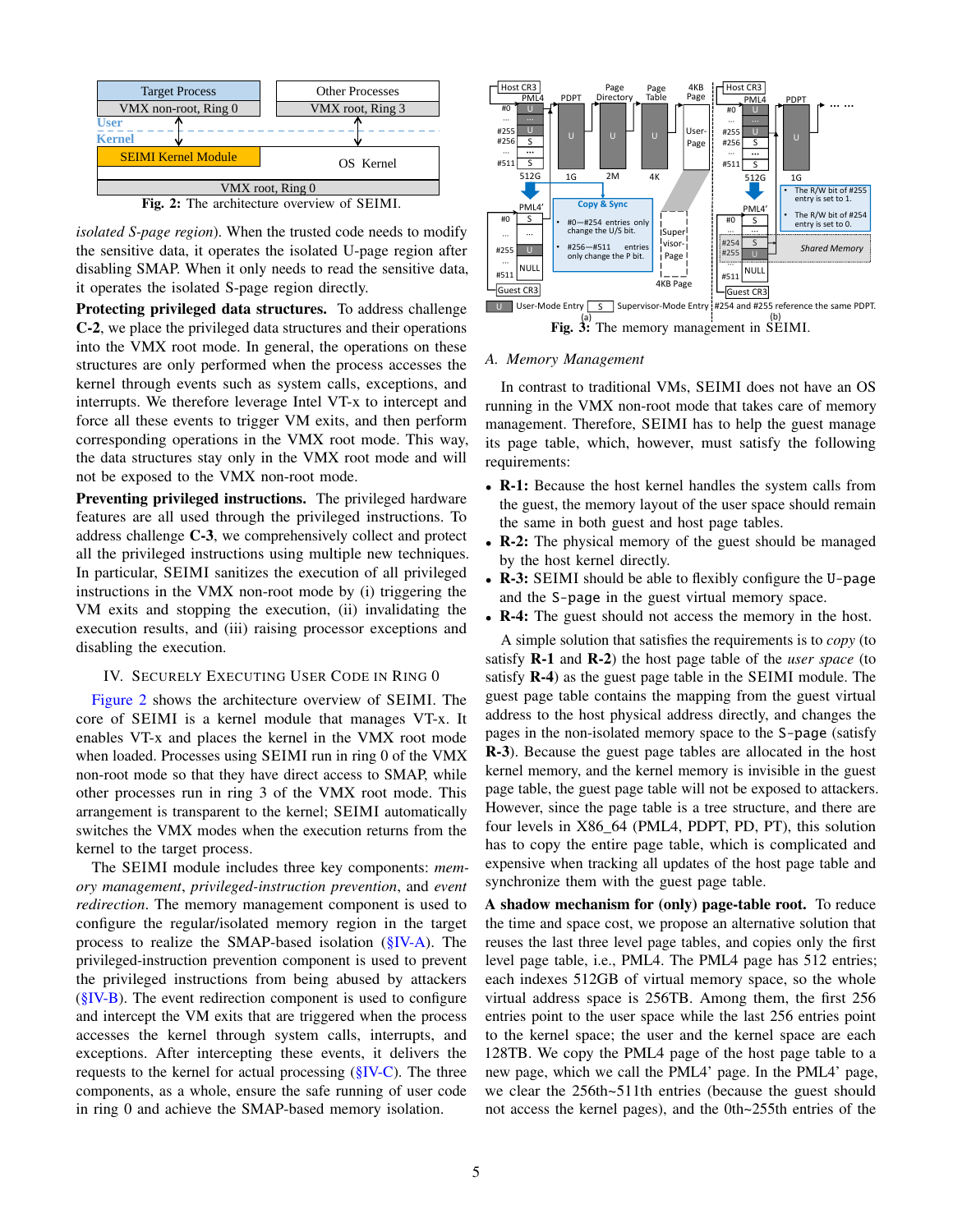<span id="page-5-1"></span>TABLE II: The privileged instructions and the instructions that will change the behaviors in different rings in the 64-Bit mode of X86\_64.

|                                                                     |            | <b>Line Type Detailed Instructions</b>                                                                                                                                                                                                  | Method     |
|---------------------------------------------------------------------|------------|-----------------------------------------------------------------------------------------------------------------------------------------------------------------------------------------------------------------------------------------|------------|
| 1<br>$\overline{c}$                                                 |            | VM[RESUME/READ/WRITE/], INVEPT, INVVPID<br><b>INVD, XSETBV</b>                                                                                                                                                                          | Unco.      |
| 3<br>$\overline{\mathcal{L}}$<br>5<br>6<br>$\overline{7}$<br>8<br>9 | EXIT-Type  | ENCLS (e.g. ECREATE, EADD, EINIT, EDBGRD)<br>RDMSR, WRMSR<br>IN, OUT, IN[S/SB/SW/SD], OUT[S/SB/SW/SD]<br>HLT, INVLPG, RDPMC, MONITOR, MWAIT, WBINVD<br>LGDT, LLDT, LTR, LIDT<br>MOV to/from DR0-DR7<br>MOV to/from CR3, MOV to/from CR8 | Cond.      |
| 10<br>11<br>12<br>13<br>14<br>15                                    | $NV$ -Type | MOV to/from CR0/CR4, CLTS, LMSW, SMSW<br>MOV to/from CR2<br><b>SWAPGS</b><br>CLI, STI<br>LAR, LSL, VERR, VERW<br>POPF, POPFO                                                                                                            | <b>INV</b> |
| 16<br>17<br>18                                                      | EXP-Type   | L[FS/GS/SS], MOV to [DS/ES/FS/GS/SS], POP [FS/GS]<br>Far CALL, Far RET, Far JMP<br>IRET, IRETD, IRETO                                                                                                                                   | #GP        |
| 19                                                                  |            | SYSEXIT, SYSRET                                                                                                                                                                                                                         | #PF        |
| 20                                                                  |            | XSAVES, XRSTORS, INVPCID                                                                                                                                                                                                                | #UD        |

PML4' page have the same values as their counterparts in the PML4 page.

Configuring the U-page and S-page. Each page table entry has a U/S bit that indicates whether it is a user-mode entry or a supervisor-mode entry. Given a virtual memory page, if the corresponding entries in all levels of the page tables are user-mode entries (U/S bit is 1), the page will be a U-page; otherwise, if any entry is a supervisor-mode entry (U/S bit is 0), the page will be an S-page. In the host page table, all user-space pages are U-page. However, as SEIMI copies the guest page table from the host page table, most page table entries are identical. To configure S-pages in the guest page table, SEIMI takes the following strategy. [Figure 3\(](#page-4-2)a) shows our memory management. The 0th-254th entries of the PML4' page are modified to be supervisor-mode entries, which are used for the non-isolated memory region. The 255th entry of the PML4' page is still a user-mode entry that is reserved for the isolated memory region. In this way, SEIMI configures the non-isolated memory region to be S-pages in the guest page table; however, the region is still U-pages in the host page table.

Supporting the read-only isolated S-page region. To map the same physical page as a read-only S-page and a readwrite U-page (as mentioned in  $\S$ III-B), SEIMI first reserves the 254th entry in the PML4' page, and let it reference the same PDPT page that is referenced by the 255th entry. SEIMI then sets the 254th entry as a supervisor-mode entry (shown in [Figure 3\(](#page-4-2)b)). Similar to the method of setting the S-page, SEIMI flips the R/W bit of the page table entry to mark the page as read-only.

# <span id="page-5-0"></span>*B. Intercepting Privileged Instructions*

SEIMI must intercept all privileged instructions in ring 0 of the VMX non-root mode and prevent them from accessing privileged hardware features. Here we present how we identify

all privileged instructions, and enable SEIMI to intercept and invalidate them.

*1) Identifying Privileged Instructions:* The identification has two steps: (1) automated filtering of privileged instructions and (2) manual verification. The goal is to find instructions that are privileged *or* exhibit different functionalities when running in ring 0 and ring 3. First, to automatically filter privileged instructions, we embed each instruction with random operands into a test program and run it in ring 3. By capturing the general protection exception and the invalid opcode exception, we manage to automatically and completely filter all privileged instructions. Such filtering is conservative and will not have false negatives. Second, we manually review the description of all X86 instructions by reading the Intel Software Developers' Manual [\[29\]](#page-14-17) to confirm that the instructions found in the first step are all privileged instruction. By reviewing the manual, we also identify instructions that behave differently in ring 0 and ring 3.

We have identified 20 groups of instructions, as shown in [Table II.](#page-5-1) Instructions in bold and italic (lines 14-17) are instructions that behave differently in ring 0 and ring 3. All other instructions are the privileged instructions. These instructions are further categorized into three types according to how they are intercepted by SEIMI: EXIT-Type  $(\S$ IV-B2), INV-Type [\(§IV-B4\)](#page-6-0), EXP-Type [\(§IV-B3\)](#page-5-3). Some of these handling mechanisms may employ several methods for intercepting these instructions, which are listed in the Method column.

For most privileged instructions, Intel VT-x provides the support for monitoring their execution. SEIMI leverages this support to capture them. For the other instructions, SEIMI invalids their execution condition that is required for their correct execution. If there are multiple execution conditions for one instruction, we choose the one which incurs a lower performance overhead and does not affect other instructions.

<span id="page-5-2"></span>*2) Triggering VM Exit:* The Intel VT-x technique provides VMM with the ability to monitor behaviors in a VM. When the instructions of the EXIT-Type (see [Table II\)](#page-5-1) execute in the VMX non-root mode, they can trigger the VM exit events and be captured by the VMM. The VM exits are divided into unconditional exits (lines 1-2) and conditional exits (lines 3-9). The conditional exit refers to that the triggering of VM exits depends on the configuration of the control field in the VMCS. For example, the privileged instructions in SGX (line 3) can be captured by the Intel VT-x technique via configuring the ENCLS-exiting bitmap field in the VMCS. To prevent such instructions from being executed in ring 0, SEIMI explicitly configures the EXIT-Type privileged instructions to trigger VM exits in order to capture and stop their execution.

<span id="page-5-3"></span>*3) Raising Exceptions:* For the EXP-Type instructions, SEIMI raises exceptions during their execution.

Raising #UD. For the instructions in line 20, we disable the support of them in VMCS, so that the invalid opcode exception (#UD) will be raised when executing them.

Raising #GP. For the instructions in lines 16-18, Intel VT-x however does not provide any support for interception. These instructions are related to the segment operation, and their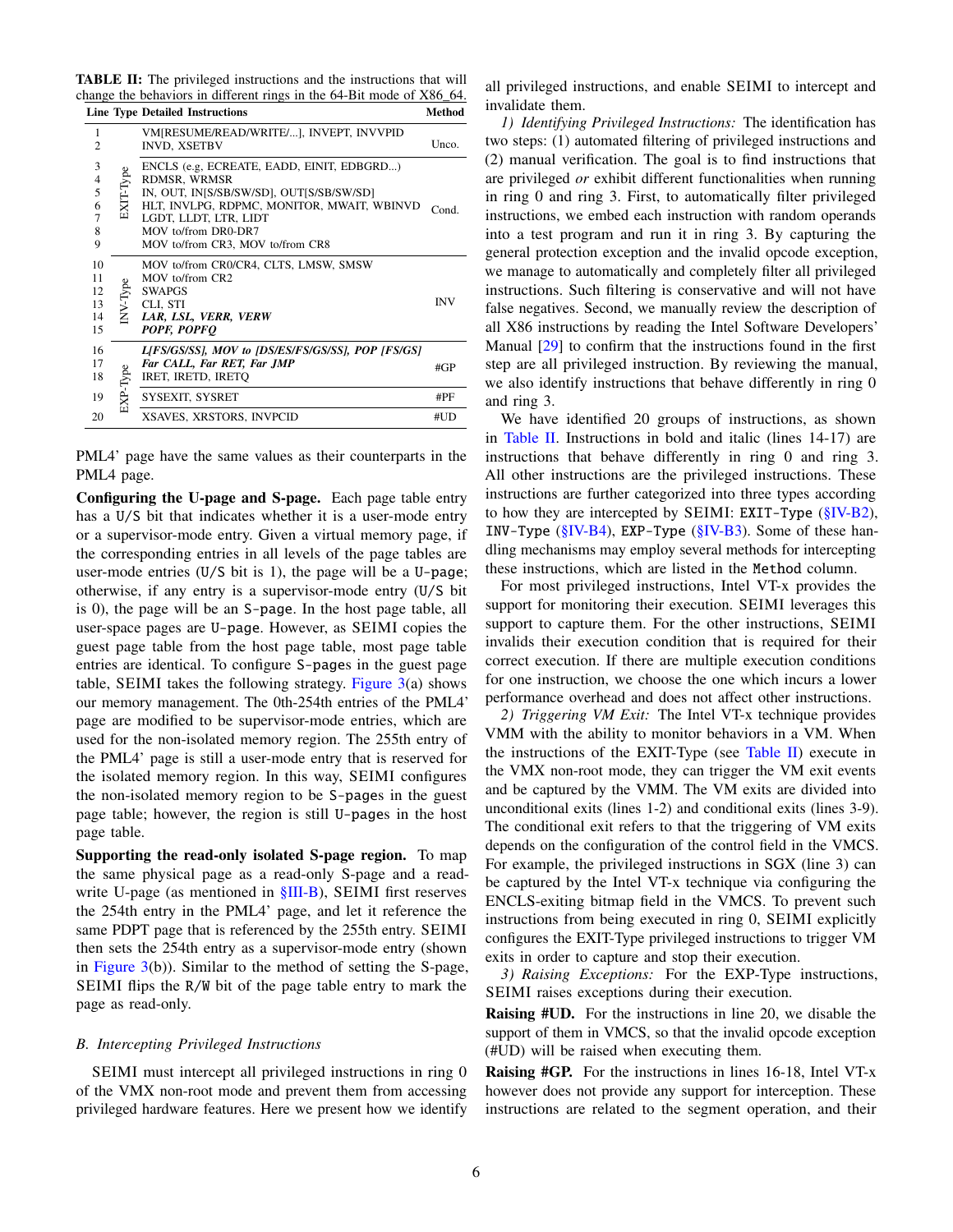<span id="page-6-1"></span>



execution changes the segment register. Since the application runs in ring 0, attackers may switch to any segment, so we also need to control the execution of these instructions.

We observe that when changing a segment register, the hardware will use the target selector to access the segment descriptor table. During this process, if the segment descriptor table is empty, the CPU will raise a general protection exception (#GP). Therefore, we can use this feature to capture these instructions—emptying out the descriptor table. However, this will lead to two problems: (1) how to ensure the normal execution of a program with an empty segment descriptor table, which is used in the addressing of every instruction. 2) how to ensure the correct functionality of the segment related instructions (lines 16-17) when the table is empty;

*Segment-switching exception using descriptor cache:* To address these two problems, we use the segment descriptor cache in X86. Each segment register has a visible part for storing the segment selectors and a hidden part for storing the segment descriptor information  $[16]$ . This hidden part is also called descriptor cache (as shown in [Figure 4\)](#page-6-1). When executing an instruction that does not switch the segment, the hardware directly obtains the segment information from the descriptor cache. Only when an instruction that switches the segment being executed, the hardware accesses the segment descriptor table and loads the target segment information into the descriptor cache (①). Since X86 allows the descriptor cache to be inconsistent with the descriptor table, we can fill the correct segment descriptor information in the descriptor cache and empty out the segment descriptor table. Specifically, we set the contents of all segment registers in the guest-state field of the VMCS, including the selector and the corresponding segment descriptor information. When entering the VMX nonroot mode, the information will be directly loaded into the guest segment register (②), and we set the value of the base and limit fields in the GDTR and LDTR registers to 0. This approach does not affect normal execution of the instructions that do not switch the segment, and cause the exception only for instructions that switch the segment. When an exception is captured, the SEIMI module will check whether this operation is legal<sup>[1](#page-6-2)</sup>. If it is legal, the module will perform the emulation for that instruction to fill the requested segment information into the corresponding segment register in the VMCS and return to the VMX non-root mode.

Raising #PF. The SYSEXIT/SYSRET will switch the segment and directly fill the fixed value into the descriptor cache (③) without accessing the segment descriptor table, however. We observe that, although they do not raise the #GP exception,

<span id="page-6-2"></span><sup>1</sup>The legal operation refers to the legal access that the program should perform with the CPL=3, rather than running in ring 0.

no special handling is needed because their execution will set CPL to 3 and run in ring 3, which prevents instructions from being fetched from any S-page in ring 3. Therefore, when the CPU executes the next instruction of the SYSEXIT/SYSRET, the instruction fetch always raises a page fault exception (#PF).

<span id="page-6-0"></span>*4) Invalidating the Execution Effects:* For the INV-Type instructions, our solution is instead to invalidate their execution effects, thus preventing attackers from using these instructions to obtain information or change any kernel state.

CR\*-related instructions. For the %CR0 and %CR4 control registers–related load/store instructions (line 10), Intel VT-x supports the configuration of VMCS to control the operation of these instructions. The %CR0 and %CR4 registers in the VMCS have a set of guest/host masks and read shadows. Each bit in the guest/host mask indicates the ownership of the corresponding bit in %CR0/%CR4—when the bit is 0, the guest owns the bit, and the guest can read and write the bit in the %CR0/%CR4; when the bit is 1, the host owns the bit. In the latter case, when the guest reads the bit in the %CR0/%CR4, the value of the corresponding bit is read from the corresponding read shadows; when the guest writes the bit, it does not write to the %CR0/%CR4. Based on this feature, SEIMI sets all the bits of the guest/host mask to 1, and all bits in the read shadows to 0. In this way, the value of the %CR0/%CR4 read from guest is all 0. Writing to these two registers does not really modify the values of the %CR0/%CR4. The %CR2 control register (line 11) is used to store the fault address when a #PF occurs. Since the exception in the guest directly triggers the VM exits, the fault address is stored in the VMCS, and the %CR2 does not record any fault address. An attacker could not reveal any #PF information from this register, and thus modifying this register has no effect.

SWAPGS, L[AR/SL], and VER[R/W]. The SWAPGS instruction (line 12) is used to quickly exchange the base address stored in the %GS with the value in the IA32\_KERNEL\_GS\_BASE MSR register. SEIMI sets this MSR register and the %GS segment base address to the same value, so that the execution of this instruction has no effect. The LAR and LSL instructions (line 14) are used to obtain the access right and segment limit information from the corresponding descriptor. The VERR and VERW instructions (line 14) are used to verify a segment is readable and writable. Since the descriptor table is set to empty, executing these instructions will trigger a descriptor load segment violation, and the RFLAG.ZF flag will be set to 0. SEIMI cannot emulate the execution of these instructions, so the execution will be ignored. Fortunately, these four instructions are very rarely used in applications.

CLI/STI and POPF/POPFQ. While CLI/STI (line 13) instructions can modify the system flag, IF, recorded in RFLAGS, POPF/POPFQ (line 15) instructions can additionally modify IOPL and AC. The IF flag is used to mask the hardware interrupts, and the IOPL is used to control the execution conditions of the I/O related instructions. In SEIMI, the modification against IF and IOPL however will not have any effect. Both interrupts and I/O instructions trigger unconditional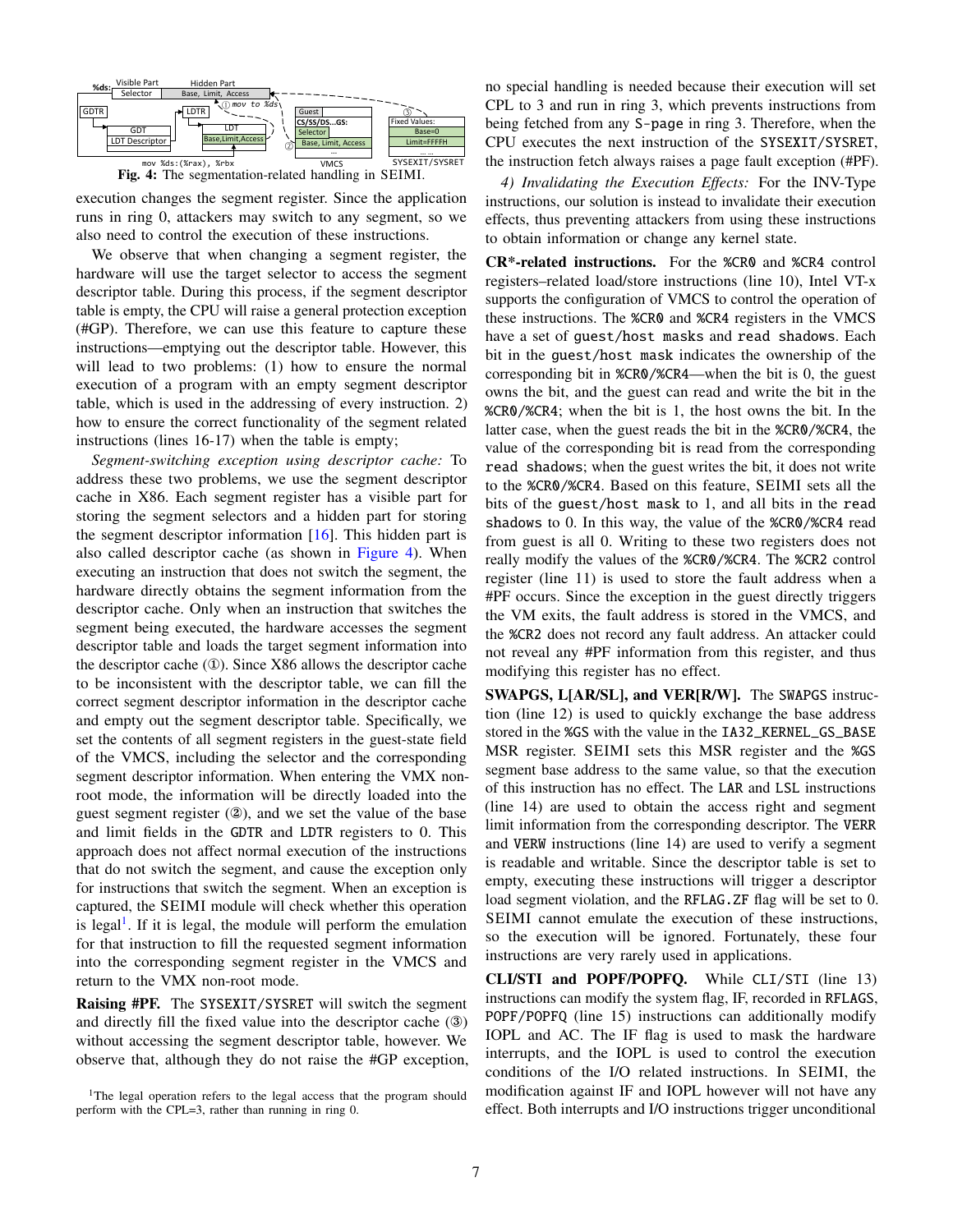VM exits. Even if an attacker modifies IF and IOPL flags, it will not change any behavior in the interrupts or I/O. We next describe how to protect AC which is used to control SMAP. Eliminating the effects of POPFQ on AC. The POPFQ instruction may also enable/disable SMAP by manipulating the AC flag. Therefore, we need to make sure that either the user code does not have such an instruction at all or it cannot manipulate the AC flag. Since the POPFQ instruction can be legitimately used for other purposes, we choose to prevent them from manipulating the AC flag. Our approach is to insert an "and" instruction before each POPFQ instruction such that the AC flag of the stack object (i.e., in (%RSP)) is always 0. That is, the POPFQ instruction can never change the AC flag to 1. Since in the threat model, attackers cannot hijack control flows until breaking SEIMI, they cannot skip the and instruction.

## <span id="page-7-0"></span>*C. Redirecting and Delivering Kernel Handlers*

System-call handling. The SYSCALL instruction, which is used to complete a system call, cannot transfer the control flow from the VMX non-root or root mode. To address this problem, we choose to replace SYSCALL with VMCALL by mapping a code page into the target memory space, which contains two instructions: VMCALL and JMP \*%RCX. We then set the IA32\_LSTAR MSR register in guest, which is used to specify the entry of the system call, to the address of this VMCALL. Once the process executes a SYSCALL, the control flow will be transferred to execute this VMCALL instruction to trigger a *hypercall*, and the address of the next instruction of this SYSCALL will be stored into the %RCX register. The SEIMI module vectors hypercalls through the kernel system call table and calls the corresponding system call handler. After the handler returns, the module executes VMRESUME to return back to the VMX non-root mode and executes the JMP instruction to jump to the next instruction of the SYSCALL.

Hardening system calls against confused deputy. We identify a new *confused deputy problem* that also exists in previous intra-process isolation mechanisms (e.g., the ones based on MPX and MPK). Specifically, attacks can leverage system calls to indirectly access the isolated memory region because OS kernels have the privilege to access the entire user space, and their code are not constrained by the addressbased and domain-based methods. For example, by specifying the buffer address as the address of the isolated memory, write(fd, buf, count) can read the data in the isolated memory and write it to the file associated with fd which can be stdout. Therefore, an attacker could launch the dataonly attacks to modify the second parameter of write to leak the sensitive data in the isolated memory without hijacking the control flow. Similarity, read(fd, buf, count) can be exploited to overwrite the isolate memory by altering buf. To address this problem, we collect all system calls that take a memory address and a count as parameters. In the kernel module, SEIMI dynamically checks the specified address and the count to make sure that the specified memory range has no overlapping with the isolated memory region; otherwise, SEIMI immediately returns an error in the system call.

Interrupts and exceptions handling. During the execution of the target process in SEIMI, all interrupts and exceptions will trigger the VM exits that should be handled in SEIMI. To realize this, SEIMI configures VMCS, so that, when an interrupt/exception occurs, the control flow will transfer to the SEIMI module. Then, SEIMI vectors the interrupt/exception through the interrupt descriptor table, performs the permission check of the target gate, and calls the corresponding handler. Since the target process runs in ring 0, the U/S bit in the error\_code of the exception is 0 instead of 1. To ensure that the exception handler in the kernel can handle this exception correctly, we set the U/S bit to 1. After the handler returns, the module executes the VMRESUME to return to the VMX non-root mode. Note that the fault address of the page fault exception in the isolated S-page region should be relocated to the isolated U-page region because there is no mapping in the isolated S-page region of the host page table, and the kernel can not handle the exception in this region.

Linux signal handling. SEIMI naturally supports Linux signals; it processes signals when the control flow is transferred to the VMX non-root mode from the VMX root mode. Specifically, the module checks the signal queue by calling the signal\_pending() function in the kernel before returning to the VMX non-root mode. If a signal is in the queue, the module calls the do\_signal() to save the interrupted context and switches to the context of the signal handler. After that, it sets the new context to the VCPU, and returns to the VMX non-root mode to execute the handler. When the handler returns, it will be trapped into the SEIMI module through the sigreturn(). The module restores the previously saved context to the VCPU, and then returns to the VMX non-root mode and continues.

## V. IMPLEMENTATION

## <span id="page-7-1"></span>*A.* SEIMI *APIs and Usage*

Users can allocate and free a continuous isolated memory region by using void \*sa\_alloc(size\_t length, bool need\_ro, long \*offset) and bool sa\_free(void \*addr, size\_t length). If the argument need\_ro is false, sa\_alloc() will only allocate an isolated U-page region, and return the base address. If need\_ro is true, it will also allocate an isolated S-page region which is shared with the isolated U-page region. The offset value from the isolated S-page region to the isolated U-page region will be returned via argument offset. Assuming that the address of sensitive data in the isolated U-page region is *addr*, its address in the isolated Spage region is *addr+off*. Therefore, the defense can read the content of this sensitive data through *addr+off*, even if SMAP is enabled. The program can use asm("stac\n") to disable SMAP before accessing the isolated memory region, and use asm("clac\n") after accessing. Since SEIMI supports all POSIX APIs, programmers can use the Linux APIs as usual.

Given the code, SEIMI will then compile and link it into an executable file with SEIMI's library. In order to run the target application in the VMX non-root mode, users should load the kernel module of SEIMI and specify the target application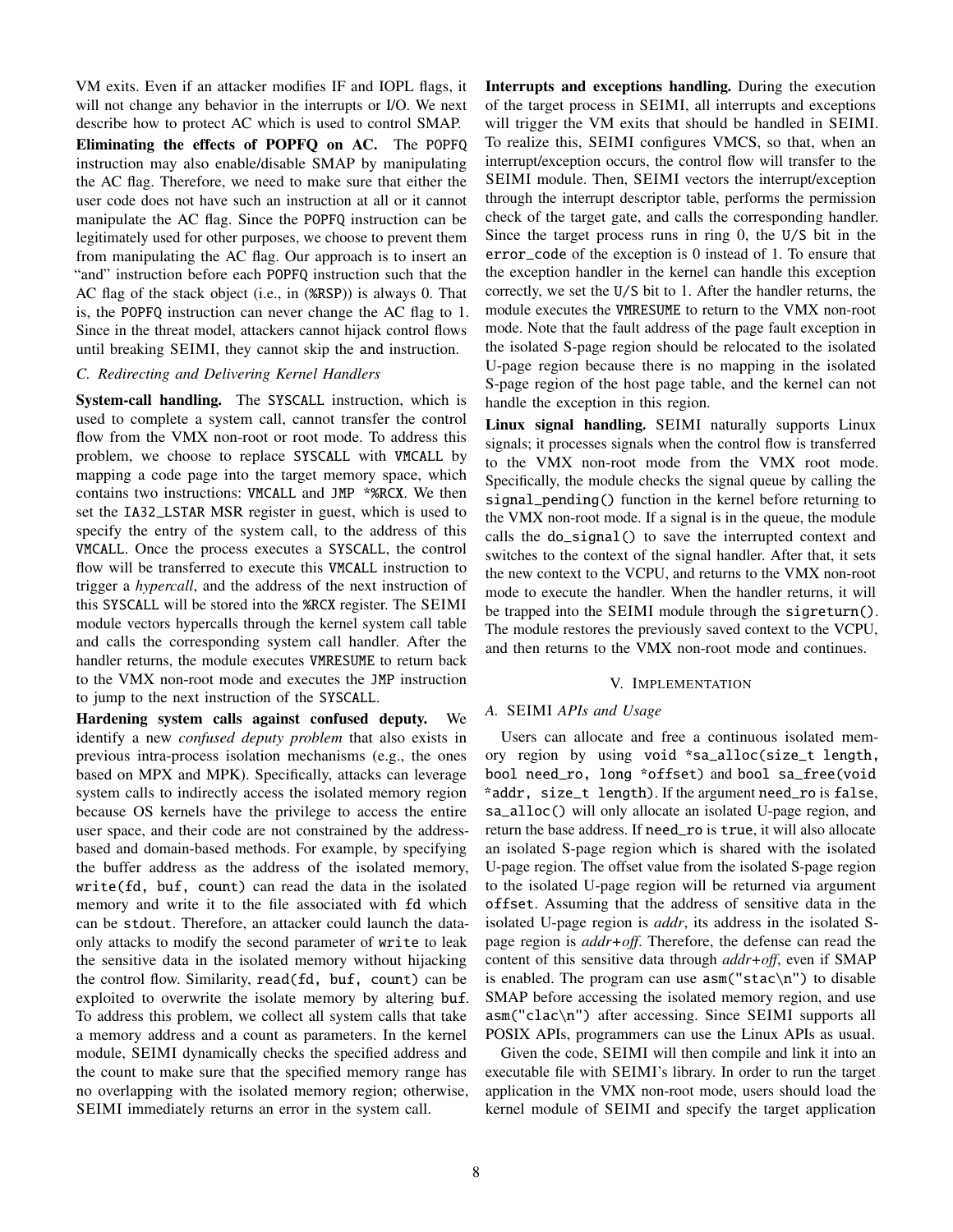before running it. When the kernel module is launched, it enables VT-x for all cores and places the current system in the VMX root mode immediately.

# <span id="page-8-0"></span>*B. The Start and Exit of the Target Process*

Process start. Since all user applications in Linux start via the execve() system call, the SEIMI module intercepts execve and checks its parameters to monitor the start of the target process by using the ftrace framework. For other processes, the SEIMI module will deliver them to the kernel to start in the default way—ring 3 of the VMX root mode. Upon the start of the target process, the module first invokes the original handler of this system call in kernel to initialize the process, and then creates a VCPU structure (i.e., VMCS) for this process and uses the context of the target process to initialize this VCPU. VCPU contains the initial context when the process is running in ring 0 of the VMX non-root mode, where the %RIP stores the entry of the target process, and the RPL fields of the segment selector %CS and the %SS are set to 0. Next, the module executes the VMLAUNCH instruction to place the target process into the VMX non-root mode. Since the RPL field of %CS is 0, the target process will enter into ring 0.

Process exit. To monitor the exit of the target process, the SEIMI module also intercepts the kernel API, do\_group\_exit(). Once the exit event occurs, the module will force the target process to exit and free the VCPU structure. Supporting multi-threading. For multi-threaded and multiprocess applications, the SEIMI module also intercepts the clone() system call to create and initialize a VCPU for the child thread or process, and then places them into the VMX non-root mode. The module also intercepts the kernel API do\_exit() to monitor the exit of the child thread or process. Defeating the concurrent attacks. SEIMI defeats concurrent attacks, because SEIMI creates a new VCPU for a child thread or process, and each VCPU has independent guest registers (including the RFLAGS register). Hence, disabling SMAP by setting the AC flag in RFLAGS in one thread is only effective in the current thread, but not in other threads. The threadindependent feature also ensures that it is safe even if a VM exit event occurred when SMAP is disabled. Furthermore, the AC flag in the newly created VCPU is forced to be cleared (i.e., SMAP is enabled by default).

# *C. Realizing the Secure Memory Management*

The memory management component is critical to ensuring the security of SEIMI. In [§IV-A,](#page-4-1) we have introduced the design of memory management in SEIMI. In this subsection, we will detail some important implementation details.

Avoiding overlaps in the 254th and 255th entries of PML4'. In order to avoid the application using the isolated memory region, the SEIMI module prevents the stack and ld.so from being allocated in this region by intercepting the load\_elf\_binary function in the kernel and modifying the mmap\_base of this process. Since users may use the mmap() system call to allocate a memory region at a fixed address, the

module also verify this system call to avoid allocating memory in the isolated memory region.

Handling VSYSCALL. To speed up the system calls such as gettimeofday(), Linux provides virtual system calls (VSYSCALL) by mapping a 4KB code page called the VSYSCALL page at the fixed address 0xFFFFFFFFFF600000. When an application invokes these three system calls, it directly calls the corresponding functions in this VSYSCALL page. Since the address of the VSYSCALL page exceeds the user space, the 511th entry of the PML4' page is required, and the 511th entry of PML4' points to the three level page table pages— PDPT', PD', and PT'—created specifically for referencing the VSYSCALL page. This page is set to the S-page. The reason why the 511th entry is not copied from the PML4 page is that there are also some pages of the kernel mapped in this entry.

Tracking updates of the PML4 page. At runtime, the kernel may update (e.g., updating the mapping) the PML4 page in the host page table, which requires the copied the PML4' page in the guest page table to be synchronized with PML4. To track such updates, the module sets the PML4 page as read-only. This way, any attempts to write the page will trigger page faults and thus be intercepted by SEIMI. The interception is realized by modifying the interrupt descriptor table (IDT). Upon a write event, the module emulates the execution of the fault instruction and synchronizes the PML4' page. Since PML4 is the page root of the page table, the kernel rarely modifies it. Therefore, such synchronization incurs a negligible overhead.

Avoiding accessing the kernel by exploiting the TLB. Although the kernel space is not mapped in the target process, the target process could still access some kernel pages. This is because some address mappings of the kernel (i.e., some S-pages in the kernel) are residual in TLB, and these S-pages can be accessed by the target process due to running in the Smode. An intuitive approach is to flush TLB during the context switch between the target process (guest) and the kernel (host). But it will incur high performance overhead. The Virtual Processor Identifier (VPID) is intended for avoiding such TLB flushing. This is done by assigning an unique VPID for each guest VM and the host, and they can only access their own TLB entries which are grouped by VPID. In SEIMI, each target process (guest VM) and the kernel (host) are assigned an unique VPID. Moreover, to synchronize the guest TLB with the page table, SEIMI also intercepts page-table updates by using the mmu\_notifier mechanism and invalidates the corresponding mappings in the TLB entries of the target process.

Handling API requests. Upon the call of sa\_alloc(), SEIMI will call do\_mmap() in the kernel with the MAP\_FIXED flag to allocate a readable and writable virtual memory space as the isolated U-page region in the 255th entry of the PML4' page. When the parameter need\_ro is true, the SEIMI module will modify the PML4' page to make the 256th and 255th entries point to the same PDPT page, and the 254th entry is set to the read-only user mode entry. This way, the isolated S-page region and the isolated U-page region differ by 512GB. Otherwise, if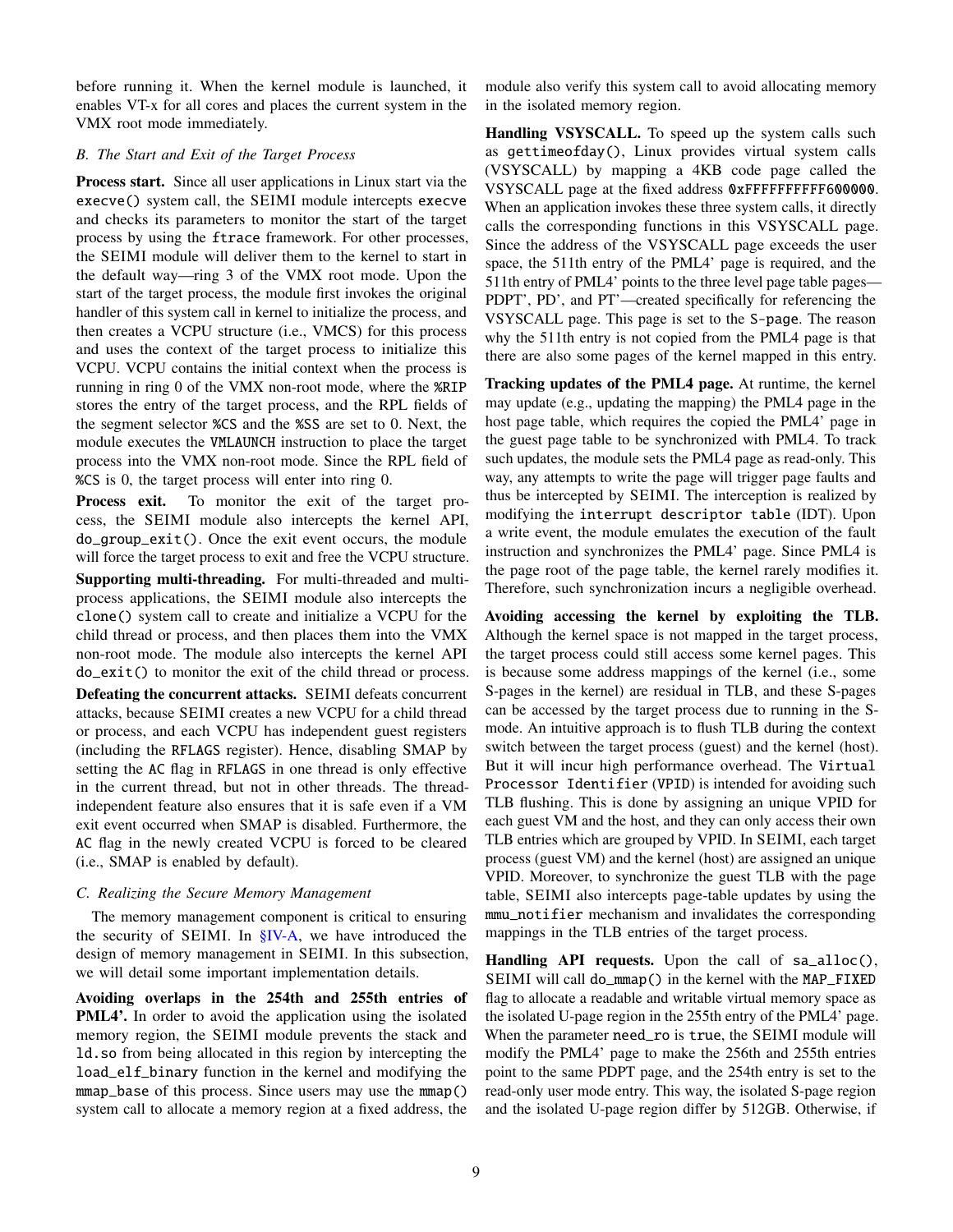need\_ro is false, the SEIMI module does not modify the 254th entry, and this entry does not reference to any PDPT page. Upon the call of sa\_free(), the module will call the do\_munmap() in the kernel to free the memory region.

#### VI. EVALUATION

In  $\S$ IV and  $\S$ V, we have identified and addressed the security threats of placing the user code in a privileged mode. Therefore, by design, SEIMI does not introduce new security problems. So in this section, we focus on the performance evaluation of SEIMI. We implemented SEIMI on Ubuntu 18.04 (Kernel 4.20.3) that runs on a 2.10 GHz Intel(R) Xeon(R) Gold  $6130$ CPU with 32 cores and 32GB RAM.

Defenses Configuration. To evaluate the practicality and performance of SEIMI, we adopted four IH-based defenses, *OCFI* [\[39\]](#page-14-0), ShadowStack (*SS* for short) [\[40\]](#page-14-9), *CPI* [\[31\]](#page-14-1), and ASLR-Guard (*AG* for short) [\[35\]](#page-14-14), and applied SEIMI to protect their secret data, i.e., *OCFI*'s BLT, *SS*'s shadow stack, *CPI*'s safe region, and *AG*'s safe-vault. For comparison, we also implemented the MPX-based and MPK-based schemes for these defenses. For *SS*, we adopted the compact register scheme [\[40\]](#page-14-9) and reserved the %R15 register in LLVM and glibc library. For *CPI*, we used the optimized version of ERIM [\[47\]](#page-14-10).

Microbenchmarks. Compared with the MPX-based scheme and MPK-based scheme, SEIMI requires that all kernel accesses trigger VM exits. We used lmbench [\[37\]](#page-14-20) (v.3.0-a9) to measure the overheads imposed by SEIMI on basic kernel operations. To avoid mixing the overhead of domain-switching (enable/disable SMAP), we run lmbench directly on SEIMI to only evaluate the overhead on kernel operations.

Macrobenchmarks. To evaluate and compare the performance of three isolation mechanisms, we chose the CPU-intensive benchmarks, i.e., the SPEC CPU2006 C/C++ benchmarks. We compiled them at the O2 optimization level with the linktime optimization, and ran them with the *ref* dataset. We used the four defenses, *OCFI*, *SS*, *CPI*, and *AG*, to protect each benchmark. For each combination of benchmark and defense, we conducted experiments for four cases: (1) protected only by the IH-based defense, (2) protected by the MPX-based defenses, (3) protected by the MPK-based defenses, and (4) protected by the SEIMI-based defenses. The baseline does not enforce any protection.

Real-world applications. Microbenchmarks and macrobenchmarks are incomplete indicators of system performance for real workloads. To evaluate SEIMI's robustness and impact on real world applications, we chose 12 popular applications used in desktop and server. They fall in three categories: web servers, databases, and JavaScript engines. For web servers, we use Nginx-1.4.0, Apache-2.4.38, Lighttpd-1.4 and Openlitespeed-1.4.51. For databases, we use MySQL-5.5.14, SQLite-3.7.5, Redis-3.2.6, and Memcached-1.5.10. For Javescript engines, we use ChakraCore (release-1.11), V8 (release-8.0), JavaScriptCore (v.251703), and SpiderMonkey (v.59.0a1.0). Similar to macrobenchmarks, we also conduct experiments with the four defenses and four protection cases.

<span id="page-9-0"></span>TABLE III: Latency on process-related kernel operations (in  $\mu$ s); smaller is better.

| Config                                                           |  |  |  | null null open select signal signal fork exec sh<br>call I/O stat close TCP install handle proc proc proc |  |
|------------------------------------------------------------------|--|--|--|-----------------------------------------------------------------------------------------------------------|--|
| Native<br>SEIMI 0.71 0.82 1.33 2.58 6.11 0.79 3.02 463 1029 2368 |  |  |  | $\vert 0.21 \; 0.26 \; 0.57 \; 1.23 \; 5.35 \; 0.27 \; 0.99 \; 355 \; 870 \; 2162$                        |  |
| Slowdown 2.4X 2.2X 1.3X 1.1X 14% 1.9X 2.1X 30.4% 18.3% 9.5%      |  |  |  |                                                                                                           |  |

#### *A. Microbenchmarks Evaluation*

[Table III](#page-9-0) shows the complete test results for process-related latency reported by lmbench, including system calls, select() on TCP sockets, signal installation and handling, and process creation (e.g., fork() and exec()), etc. The results show that SEIMI incurs an overhead of 68.37% (geomean) for all test cases. In particular, it incurs a significant overhead in handling lightweight system calls and signals (bold font in the table). This is in fact expected—the lightweight system call tests (such as null call) are mainly used to test the latency of trapping user-space program into the kernel. For example, null call only calls getppid() which involves very little kernel operation in a loop. In contrast, hypercalls are more expensive than system calls (as shown in [Table I\)](#page-3-0). As a result, system calls with simple kernel operations tend to have higher performance overheads with SEIMI. For signals, SEIMI performs extra operations on saving and restoring the interrupted context, thus incurring higher performance overhead.

<span id="page-9-1"></span>**TABLE IV:** Context-switching latency (in  $\mu$ s); smaller is better.

| Config                                             |  |     |      |           |       | 2p/0K 2p/16K 2p/64K 8p/16K 8p/64K 16p/16K 16p/64K |
|----------------------------------------------------|--|-----|------|-----------|-------|---------------------------------------------------|
| Native 2.05 2.06<br>SEIMI 2.46 2.45<br>Native      |  | 3.1 |      | 8.13 12.2 | 8.43  | 12.6                                              |
|                                                    |  | 3.6 | 10.1 | 14.8      | 11.52 | 15.9                                              |
| Slowdown 20.0% 18.9% 16.1% 24.2% 21.3% 36.7% 26.2% |  |     |      |           |       |                                                   |

[Table IV](#page-9-1) shows the latency of context switches with various numbers of processes and different working set sizes via pipebased taken passing. Context switch time is defined here as the time needed to save the state of one process and restore the state of another process. The results show that tests with more processes have a higher overhead; however, tests with larger working set sizes but same number of processes have a smaller overhead. The geomean overhead of SEIMI is 22.51%.

<span id="page-9-2"></span>**TABLE V:** File & VM system latency (in  $\mu$ s); smaller is better.

| OK File 10K File Mmap Prot Page 100fd<br>Config Create Delete Create Delete Latency Fault Fault select |  |  |                                                   |  |  |
|--------------------------------------------------------------------------------------------------------|--|--|---------------------------------------------------|--|--|
| Native<br>SEIMI 6.9623 5.3421 14.5 7.4527 12500 1.038 0.2128 1.705                                     |  |  | 5.4717 4.7816 10.9 6.6214 6779 0.636 0.1593 1.016 |  |  |
| Slowdown 27.2% 11.7% 33.0% 12.6% 84.4% 63.2% 33.6% 67.8%                                               |  |  |                                                   |  |  |

[Table V](#page-9-2) shows the latency of file creation/deletion, file mappings, protection fault, page fault, and select() on file descriptors. The geomean overhead of SEIMI is 33.56%, with a maximum of 84.4% and a minimum of 11.7%. The protection fault and page fault tests reflect the overhead incurred by SEIMI on the exception handling via triggering the more expensive VM exits. The overheads in other tests are mainly incurred by the system-calls handling in SEIMI.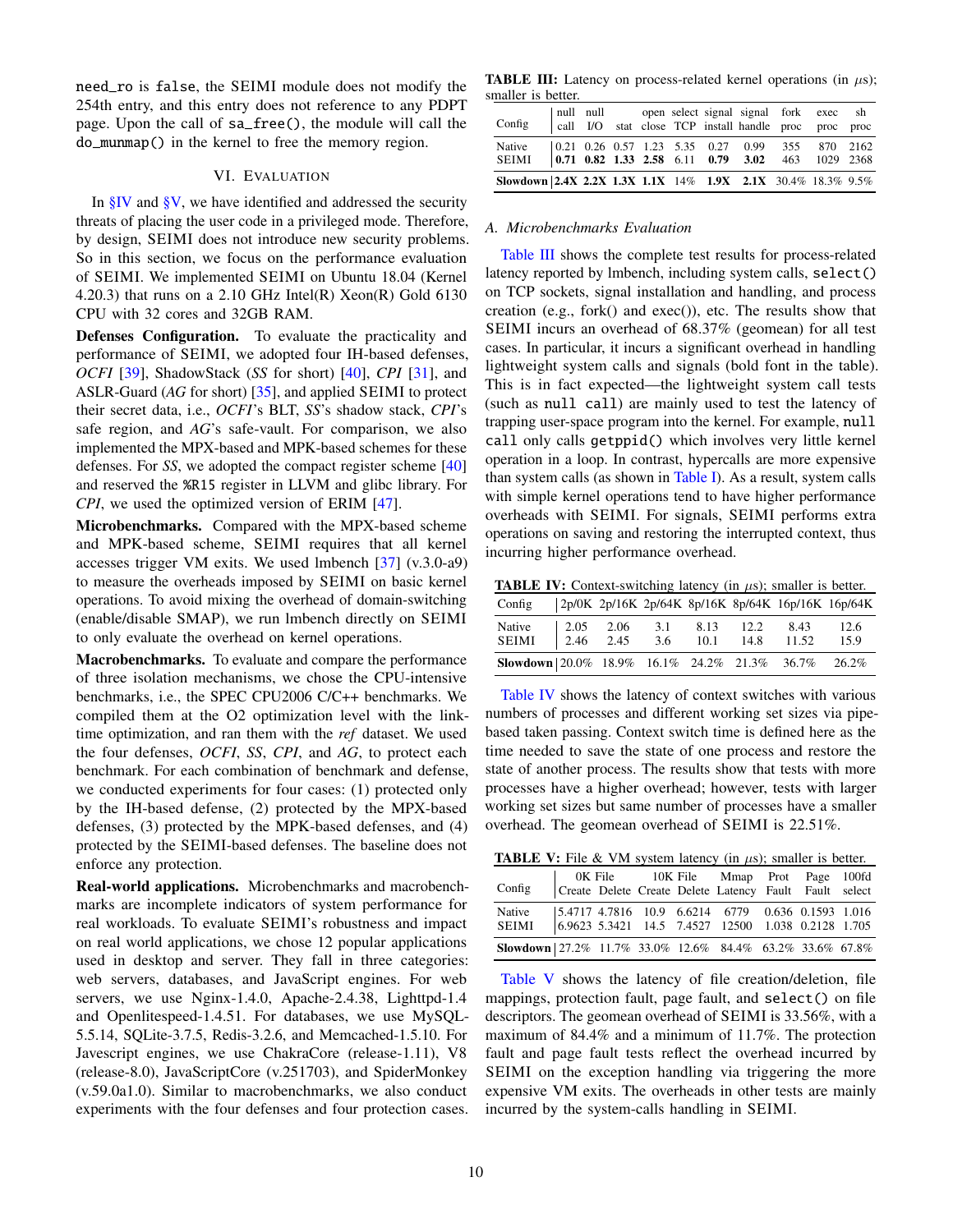<span id="page-10-1"></span>

All overheads are normalized to the unprotected benchmarks. Some benchmarks are missing, because the defenses failed to compile or run.

<span id="page-10-0"></span>

| <b>TABLE VI:</b> Local-communication latency (in $\mu$ s); smaller is better.     |                                                    |  |  |  |  |
|-----------------------------------------------------------------------------------|----------------------------------------------------|--|--|--|--|
| Config                                                                            | Pipe AF UDP RPC/ TCP RPC/ TCP<br>UNIX UDP TCP conn |  |  |  |  |
| Native 5.582 9.2 9.883 14.9 13.9 17.6 22<br>SEIMI 7.428 11.7 11.7 20 17.6 23.9 24 |                                                    |  |  |  |  |
|                                                                                   |                                                    |  |  |  |  |
| Slowdown 33.1% 27.2% 18.4% 34.2% 26.6% 35.8% 9.1%                                 |                                                    |  |  |  |  |

[Table VI](#page-10-0) shows the results for various local communicationrelated operations, such as TCP connection and IPC communication using pipe, TCP, UDP, RPCs, and UNIX sockets. The geomean overhead of SEIMI is 24.23%, with a maximum of 35.8% and a minimum of 9.1%.

#### *B. Macrobenchmarks Evaluation*

[Figure 5](#page-10-1) shows the performance overhead of four defenses with different isolation schemes. The geometric mean of performance overheads incurred by *OCFI*, *SS*, *CPI*, and *AG* with the IH-based scheme are 5.19%, 3.33%, 3.44%, and 0.98%, respectively. To better compare SEIMI with MPK/MPX, we define  $Overhead_{scheme}$  as the overhead incurred by a defense with a specific isolation scheme. We also define  $\Delta_{pk}$  $(=Overhead_{mpk} - Overhead_{seimi})$  as the relative overhead between MPK and SEIMI;  $\Delta_{px}$  is the relative overhead between MPX and SEIMI.

OCFI. As shown in [Figure 5\(](#page-10-1)a), when using MPX, MPK, and SEIMI to protect *OCFI*, the performance overheads are 26.63%, 34.83% and 18.29%. Compared to MPK, SEIMI is faster in all 19 cases, and the range of  $\Delta_{pk}$  is [0.08%, 231.03%]. Compared to MPX, SEIMI is faster on nine cases. For these nine cases, the range of  $\Delta_{px}$  is [2.13%, 143.37%]; for the remaining cases, the range of  $\Delta_{px}$  is [-281.99%, -14.94%].

SS. As shown in [Figure 5\(](#page-10-1)b), when using MPX, MPK, and SEIMI to protect *SS*, the performance overhead are 14.57%, 21.08%, and 12.49%, respectively. Compared to MPK, SEIMI is faster on all cases, and the range of  $\Delta_{nk}$  is [0.27%, 90.5%]. Compared to MPX, SEIMI is faster on eight cases. For these eight cases, the range of  $\Delta_{px}$  is [1.04%, 98.39%]; for the remaining cases, the range of  $\Delta_{px}$  is [-110.84%, -7.96%].

<span id="page-10-2"></span>

Fig. 6: The impact of bound-checking frequency (CFreq) and permission-switching frequency (SFreq) on performance.

CPI. As shown in [Figure 5\(](#page-10-1)c), when using MPX, MPK, and SEIMI to protect *CPI*, the performance overhead are 6.20%, 6.11%, and 4.15%, respectively. Compared to MPK, SEIMI is faster on all cases except *447.dealII*, *462.libquantum*, and *473.astar* ( $\Delta_{pk}$  is -1.64%, -5.26%, and -1.07%). This is because these cases have more frequent VM exits than others. For other cases, the range of  $\Delta_{pk}$  is [0.01%, 100.93%]. Compared to MPX, SEIMI is faster on ten cases (10/17). For these ten cases, the range of  $\Delta_{px}$  is [0.48%, 17.88%]; for the remaining cases, the range of  $\Delta_{px}$  is [-121.86%, -0.7%].

AG. As shown in [Figure 5\(](#page-10-1)d), when using MPX, MPK, and SEIMI to protect *AG*, the performance overhead are 10.35%, 2.14%, and 1.04%, respectively. *433.milc* ( $\Delta_{pk}$ =-1.25%) is the only case where MPK is faster than SEIMI, which is also due to more frequent VM exits. For the remaining cases, the range of  $\Delta_{pk}$  is [0.01%, 11.34%]. Compared to MPX, SEIMI is faster on all cases except 473.*astar* ( $\Delta_{px}$ =-13.38%). For the remaining cases, the range of  $\Delta_{px}$  is [2.28%, 28.27%].

*Performance Analysis:* On average, the performance overhead incurred by SEIMI is much less than the MPX-based scheme and the MPK-based scheme. However, in some cases, the MPX-based scheme may outperform SEIMI. We conduct the following analysis to explain the reasons. The overhead incurred by the address-based scheme mainly comes from the bound-checking while the overhead incurred by the domainbased mainly comes from the enabling and disabling of the access permission. Therefore, which performs better depends on the protection workloads. We define CFreq as the number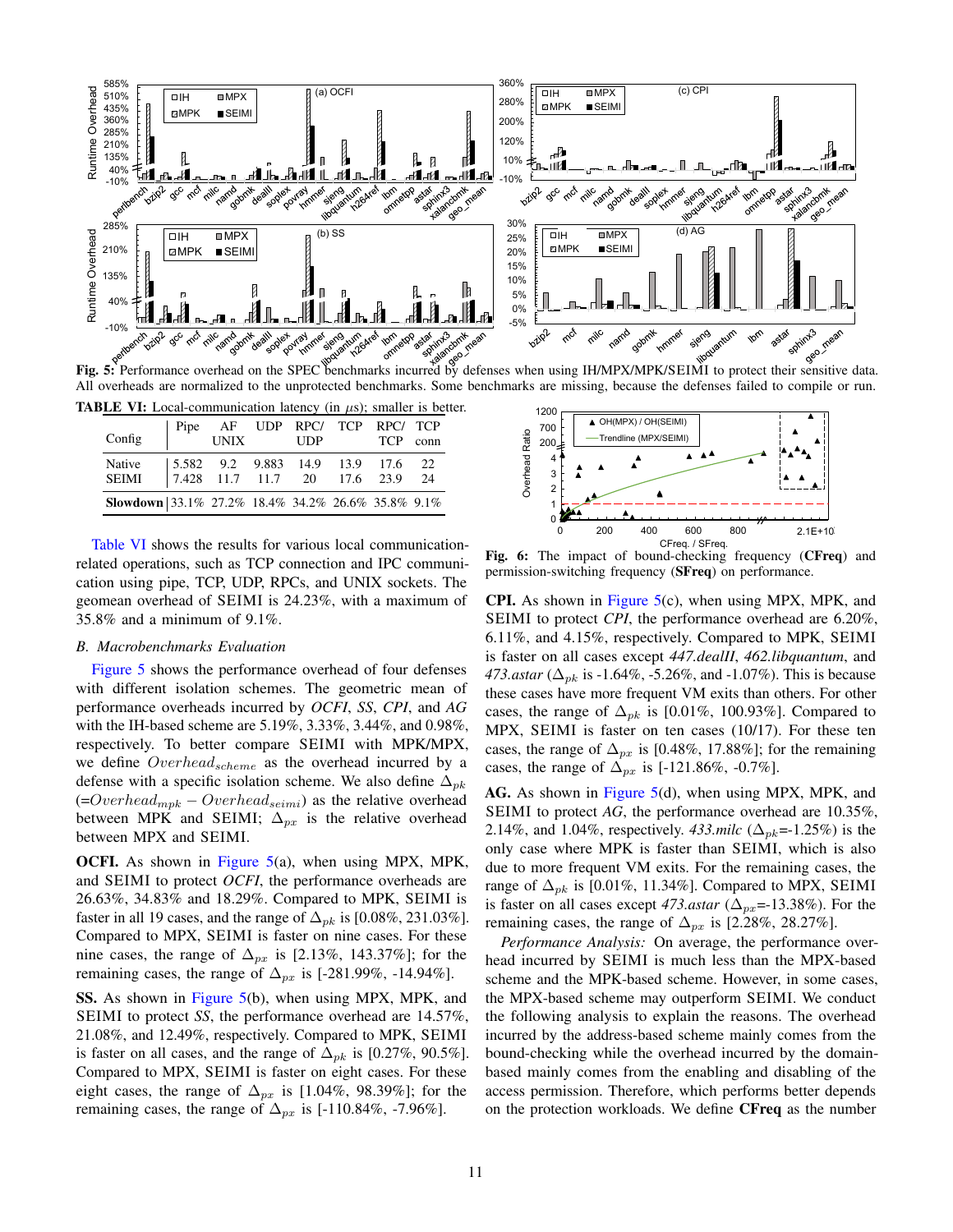<span id="page-11-2"></span>TABLE VII: Performance overhead on real world applications incurred by four defenses when using IH/MPX/MPK/SEIMI to protect their sensitive data. All overheads are normalized to the unprotected applications. "—" represents the defense failed to compile or run it.

|                     |           |          | <b>OCFI</b> |              |           | SS         |        |              |       |       | <b>CPI</b> |                          |                          |            | AG    |              |
|---------------------|-----------|----------|-------------|--------------|-----------|------------|--------|--------------|-------|-------|------------|--------------------------|--------------------------|------------|-------|--------------|
| <b>Applications</b> | <b>IH</b> | MPX      | <b>MPK</b>  | <b>SEIMI</b> | <b>IH</b> | <b>MPX</b> | MPK    | <b>SEIMI</b> | IH    | MPX   | MPK        | <b>SEIMI</b>             | IH                       | <b>MPX</b> | MPK   | <b>SEIMI</b> |
| <b>Nginx</b>        | .10%      | 3.86%    | 5.32%       | .77%         | .86%      | 7.33%      | 10.49% | 2.43%        | 0.90% | 6.38% | 8.95%      | 3.08%                    | 0.74%                    | 1.60%      | 5.27% | 2.01%        |
| Apache              | .58%      | 4.71%    | 2.82%       | 1.82%        | .64%      | 6.36%      | 6.83%  | 2.15%        | .45%  | 5.01% | 2.58%      | 1.80%                    |                          |            |       |              |
| Lighttpd            | 2.94%     | $3.42\%$ | 5.74%       | 4.46%        | 2.77%     | 6.85%      | 6.33%  | 3.78%        | .70%  | 6.83% | 3.42%      | 2.46%                    |                          |            |       |              |
| Openlitespeed       | .44%      | 5.39%    | 3.88%       | 1.61%        | 1.04%     | .92%       | 3.39%  | 1.42%        | 0.91% | 2.89% | 2.99%      | 1.38%                    |                          |            |       |              |
| <b>MySQL</b>        | .75%      | 12.09%   | 8.08%       | 3.79%        | 3.17%     | 9.60%      | 11.99% | 3.94%        |       |       |            |                          |                          |            |       |              |
| <b>SOLite</b>       | .61%      | 2.11%    | 2.70%       | .84%         | .42%      | 3.46%      | 2.19%  | 1.94%        | .36%  | 3.11% | 2.66%      | 2.18%                    | _                        |            |       |              |
| <b>Redis</b>        | 4.51%     | 5.46%    | 13.12%      | $10.31\%$    | $.18\%$   | 2.81%      | 5.36%  | 5.06%        | .24%  | 4.47% | 4.81%      | 3.93%                    | $\overline{\phantom{a}}$ |            |       |              |
| Memcached           | .64%      | 6.64%    | 7.46%       | 2.74%        | 2.38%     | 5.57%      | 8.13%  | 3.44%        | 1.04% | 6.02% | 7.28%      | 1.60%                    |                          |            |       |              |
| <b>ChakraCore</b>   | 3.03%     | 12.09%   | 9.90%       | 4.10%        | 4.37%     | 7.92%      | 10.09% | 5.15%        |       |       |            | --                       |                          |            |       |              |
| V8                  | 2.57%     | 11.63%   | 5.04%       | 3.37%        | 2.05%     | 8.01%      | 4.05%  | 2.96%        | _     |       |            | $\overline{\phantom{a}}$ |                          |            |       |              |
| JavaScriptCore      | 2.22%     | 22.87%   | 39.65%      | 26.81%       | 20.69%    | 38.34%     | 47.77% | 31.82%       |       |       |            | _                        |                          |            |       |              |
| <b>SpiderMonkey</b> | 1.75%     | 9.32%    | 7.63%       | 4.15%        | 1.84%     | 7.56%      | 7.79%  | 5.19%        |       |       |            | _                        |                          |            |       |              |
|                     |           |          |             |              |           |            |        |              |       |       |            |                          |                          |            |       |              |

<span id="page-11-0"></span>

Switches/ms Fig. 7: Performance comparison of MPK and SEIMI.

of bound-checks per millisecond and SFreq as the number of permission switches per millisecond.

**SEIMI vs. MPX.** [Figure 6](#page-10-2) reveals how CFreq and SFreq affect the performance when applying the four defenses with MPX and SEIMI. In this figure, each point represents one benchmark; the x-axis is CFreq/SFreq, and the y-axis is the ratio of the benchmark's overhead when it is protected by a defense and two different isolation schemes. The green solid line is the power trendline of the MPX overhead divided by the SEIMI overhead. The points within the black dotted box are drawn by adopting unequal interval scale because the frequency ratio is too large. The points above the dotted red line indicate the cases in which MPX has a higher overhead than SEIMI. Specifically, SEIMI outperforms MPX in 56.92% of benchmarks. Statistically, when CFreq/SFreq is larger than 51.88, 86.21% of benchmarks have a lower overhead with SEIMI, compared to MPX. That is, when the bound-checking frequency is *52 times* of the access permission switching frequency, SEIMI is more efficient than MPX in most cases.

SEIMI vs. MPK. [Figure 7](#page-11-0) reveals how SFreq affects the performance when applying the four defenses with MPK and SEIMI. It shows that, compared to MPK, as the access permission switching frequency increases, the performance gain of SEIMI becomes more apparent. This is expected because switching SMAP using STAC/CLAC is much faster than switching MPK using WRPKRU (shown in [Table I\)](#page-3-0).

Case study. [Table VIII](#page-11-1) shows six representative cases in three categories. We can see that when the bound-checking frequency is much larger than access permission switching frequency, the domain-based isolation is better. Since the domain-switching overhead in SEIMI is lower than MPK, SEIMI has more performance advantage than MPK when compared with MPX.

<span id="page-11-1"></span>

|  |  | TABLE VIII: The effects of bound-checking frequency and |  |
|--|--|---------------------------------------------------------|--|
|  |  | permission-switching frequency on performance.          |  |

| <b>Benchmark</b>               | Overhead                                                                                       | CFreq.                 | SFreq.           |
|--------------------------------|------------------------------------------------------------------------------------------------|------------------------|------------------|
| $OCFI +$ namd<br>SS+hmmer      | Type-1: MPX>MPK>SEIMI<br>$19.11\% > 0.12\% > 0.04\%$<br>$100.00\% > 3.23\% > 1.61\%$           | 1,657,879<br>1,058,448 | 9<br>1,165       |
| OCFI+bzip2<br>$AG + signg$     | Type-2: MPK>MPX>SEIMI<br>$31.46\% > 20.15\% > 15.17\%$<br>$22.22\% > 20.30\% > 12.74\%$        | 1,765,116<br>3.302.912 | 14,979<br>7,467  |
| $CPI + x$ alan<br>$OCFI+gobmk$ | Type-3: $MPK > SEIMI > MPX$<br>$118.71\% > 82.01\% > 66.19\%$<br>$84.48\% > 47.42\% > 21.94\%$ | 49,443<br>991.377      | 19,137<br>36.119 |

## *C. Real-world Applications Evaluation*

Web servers. We used ApacheBench (ab) to simulate 10 concurrent clients constantly sending 10,000 requests; each request asks the server to transfer a file remotely (over a 5m long CAT 5e cable). We also vary the size of the requested file, i.e., {1K, 5K, 20K, 100K, 200K, 500K}, to represent different configurations. [Table VII](#page-11-2) shows the performance overhead (geo\_mean) of web servers under protection of the four defenses with the IH/MPX/MPK/SEIMI-based schemes. As the requested file size increases, the overheads of all schemes decline. From the table, we can see that SEIMI is slower than MPX only when protecting Lighttpd with *OCFI*. For all other cases, SEIMI is more performant than MPX and MPK.

Databases. Since different databases have different benchmarks, we evaluated them by using the corresponding benchmarks which are consistent with prior works: (1) For MySQL, we evaluated its latency with the sysbench utility [\[3\]](#page-13-5). MySQL was configured with 4 tables of 100,000 rows on which a read-write workload was executed with 4 threads; (2) For Redis, we evaluated its SET and GET throughput with the redis-benchmark tool, which is released together with Redis; (3) For Memcached, we evaluated it with twemperf [\[4\]](#page-13-6). We created 1,000 connections and 10 calls per second, and the item size is set to 400 KBytes; (4) For SQLite, we evaluated its latency by inserting 2,000 rows and selecting 2,000 times. From the table, we can see that SEIMI is slower than MPX only when using *OCFI* and *SS*. For all other cases, SEIMI is more performant than MPX/MPK on average.

JS engines. We evaluated the four JS engines with the Kraken benchmark [\[2\]](#page-13-7) from Mozilla, which is widely used to test realistic workloads. We evaluated each of the 14 test suites in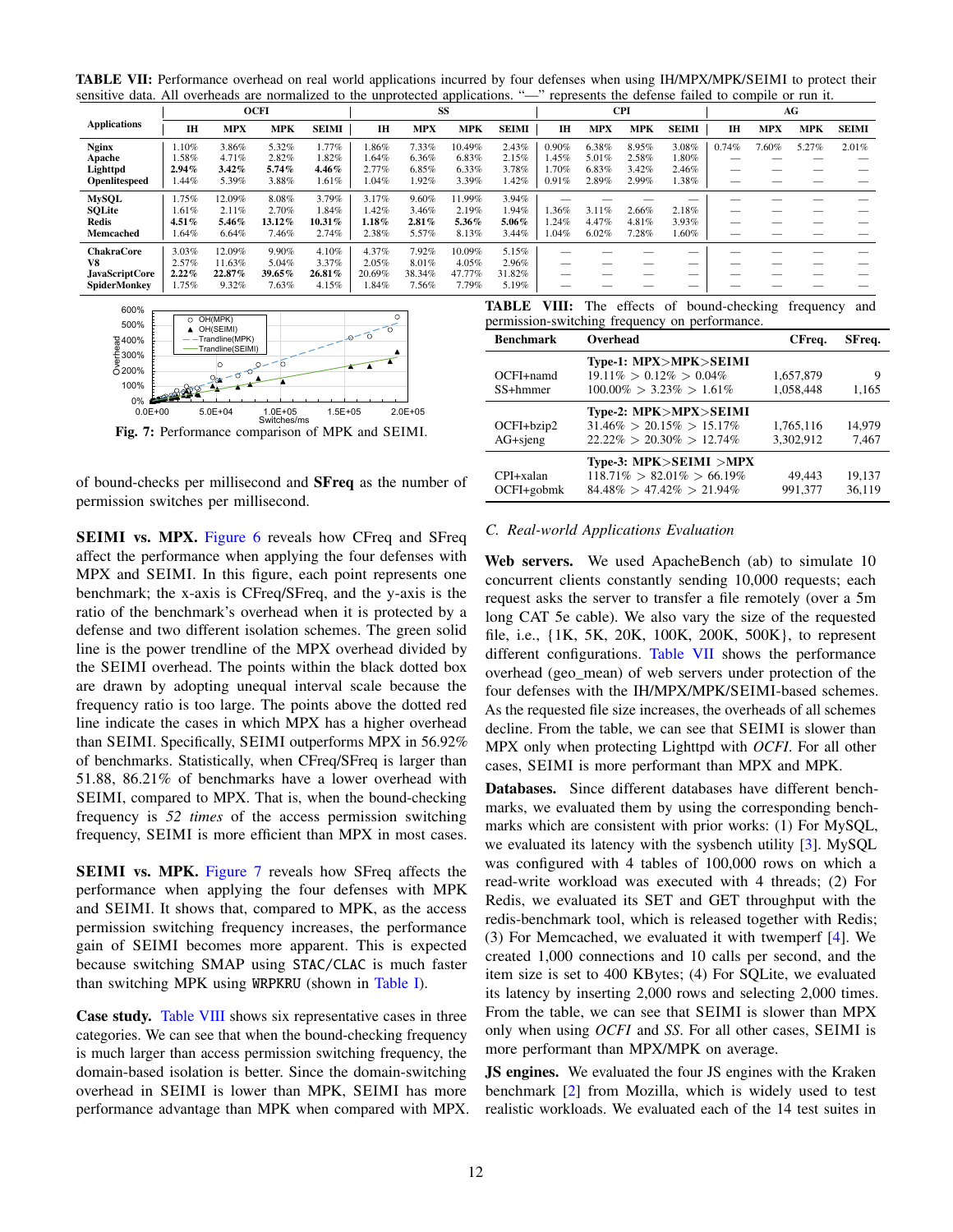Kraken and calculated the geo\_mean of the overheads. From the table, we can see that SEIMI is more performant than MPX/MPK in most cases (except protecting JavaScriptCore with *OCFI*). Moreover, we can see that neither addressbased schemes nor domain-based schemes are suitable for JavaScriptCore due to the significant performance overhead.

## VII. DISCUSSION

Overloading the AC flag. The AC flag in the RFLAGS register is designed to enable/disable the alignment checking of data accesses when used in the U-mode; it is re-purposed for controlling SMAP when used in the S-mode. As such, SEIMI cannot rely on the AC flag for alignment checking. However, this does not limit the application of SEIMI, because for compatibility issues, such alignment checking is actually disabled by default in both most Linux and Windows applications. For example, the memcpy library function is highly optimized by using unaligned data accesses in glibc.

Nested virtualization. SEIMI requires VT-x. As a result, it cannot be used inside a VM unless the target hypervisor supports nested VT-x [\[8\]](#page-13-8). To evaluate the performance characteristics of such a configuration, we did two experiments: (1) running SPEC on SEIMI, and SEIMI runs on a KVM; (2) running the process-related benchmark (the worst cases in SEIMI) in *lmbench* on SEIMI + KVM similarly. We found that for SPEC, compared to native, the KVM incurs an overhead of 10.24% on average, and SEIMI + KVM only incurs  $12.11\%$ on average. But for lmbench, compared to native, the KVM incurs an overhead of 23.14% on average, and SEIMI + KVM incurs 6.07X slowdown on average. This is because the VM exit is highly expensive in nested virtualization. So how to promote the performance of SEIMI in nested virtualization is an interesting topic of future consideration.

Possible incompatibility with future instructions. In [§IV-B,](#page-5-0) we proposed multiple techniques to identify and intercept the privileged instructions. When new instructions are to be supported by the processors, SEIMI would require extra effort to support these extensions. We believe supporting new instructions in SEIMI is possible: First, almost all instructions have execution conditions, therefore we could destroy these conditions to avoid the normal execution of these instructions; Second, processors usually provided the control of hardware support for the more recent released instructions in the control registers and model-specific registers, therefore we could configure such registers of the guest to disable the support.

Transient execution attacks. Recent attacks [\[13\]](#page-13-9) have demonstrated that transient execution attacks are practical in extracting private data from isolated memory regions. Both address-based and domain-based isolation mechanisms are subject to Meltdown-type attacks [\[13\]](#page-13-9). For instance, Meltdown-MPX [\[13,](#page-13-9) [28\]](#page-14-21) and Meltdown-PK [\[13\]](#page-13-9) attacks successfully break the isolation based on Intel MPX and MPK. Recently, Xiao et al. [\[57\]](#page-15-3) shown that SMAP is bypassable. Therefore, we anticipate SEIMI would be vulnerable to Meltdown-type attacks as well unless the hardware is patched. Beside the

Meltdown-type attacks, the newly disclosed Microarchitectural Data Sampling (MDS) attacks (such as RIDL [\[49\]](#page-14-22), Fallout [\[14\]](#page-13-10), and ZombieLoad [\[45\]](#page-14-23)) can also leak private data by exploiting CPU-internal buffers (e.g., *Line Fill Buffers*, *Load Ports*, and *Store Buffers*) [\[1\]](#page-13-11). To mitigate the MDS attacks, Intel updated microcode to modify/extend the VERW instruction to clear these buffers [\[1\]](#page-13-11) (although it has been proven has flaws [\[50\]](#page-14-24)). In SEIMI, VERW will fail to execute due to the descriptor load segment violation. However, the internal buffers will still be overwritten even with such a violation [\[1\]](#page-13-11). Therefore, SEIMI does not affect this new functionality of VERW.

#### VIII. RELATED WORK

Leveraging privileged hardware for user code. Dune [\[7\]](#page-13-1) is the only work we are aware of that also leverages the Intel VT-x virtualization technology to provide user-level programs with system privileges. It runs a user-level process in ring 0 of the VMX non-root mode, allowing the process to manage the exceptions, the descriptor tables, and the page tables. It however requires that the code running in ring 0 is secure and trusted. For the untrusted code, such as a plugin in the browser, Dune runs a sandbox in ring 0 and confines the untrusted code in ring 3. Compared to Dune, an inherent difference is that SEIMI allows an untrusted code to run in ring 0, which brings significant challenges but, on the other hand, ensures the efficiency—running untrusted code in ring 3 will incur frequent context switching thus significant performance overhead.

In addition, SEIMI has various innovative system designs. For example, SEIMI uses SMAP to realize an efficient intra-process memory isolation and designs a new memory virtualization method that translating the *guest virtual address* to the *host physical address* directly, thus avoiding the memory virtualization overhead (incurred by the TLB misses) in traditional two-dimensional paging mechanisms<sup>[2](#page-12-0)</sup> [\[52\]](#page-14-25).

Address-based memory isolation. SFI [\[51\]](#page-14-26) guarantees that the target code cannot read or write outside of designated sections of the memory space, which could be used to realize the intra-process memory isolation. Except the aforementioned MPX-based method, Isboxing [\[20\]](#page-14-27) overwrites the instruction prefixes to change the default operation size to limit the size of the address space, which however allows only up to 4GB address space. Segmentation also provides intra-process memory isolation [\[44\]](#page-14-28) by requiring the code to possess a descriptor to address a particular section of memory. However, segmentation is only supported in 32-bit mode [\[29\]](#page-14-17).

Domain-based memory isolation. Similar to Intel MPK, ARM also supports the memory domains [\[5\]](#page-13-4), which is available only on 32-bit processors. VT-x introduces an instruction, VMFUNC, that enables fast switches between EPTs in virtualization. Recent works [\[25,](#page-14-8) [30,](#page-14-7) [34\]](#page-14-29) use this feature to realize intraprocess memory isolation by setting double-EPT which contains mappings corresponding to the isolated memory region.

<span id="page-12-0"></span><sup>2</sup> The *guest virtual address* is first translated into the *guest physical address* through the guest page table, which is then translated to the *host physical address* through the extended page table (EPT).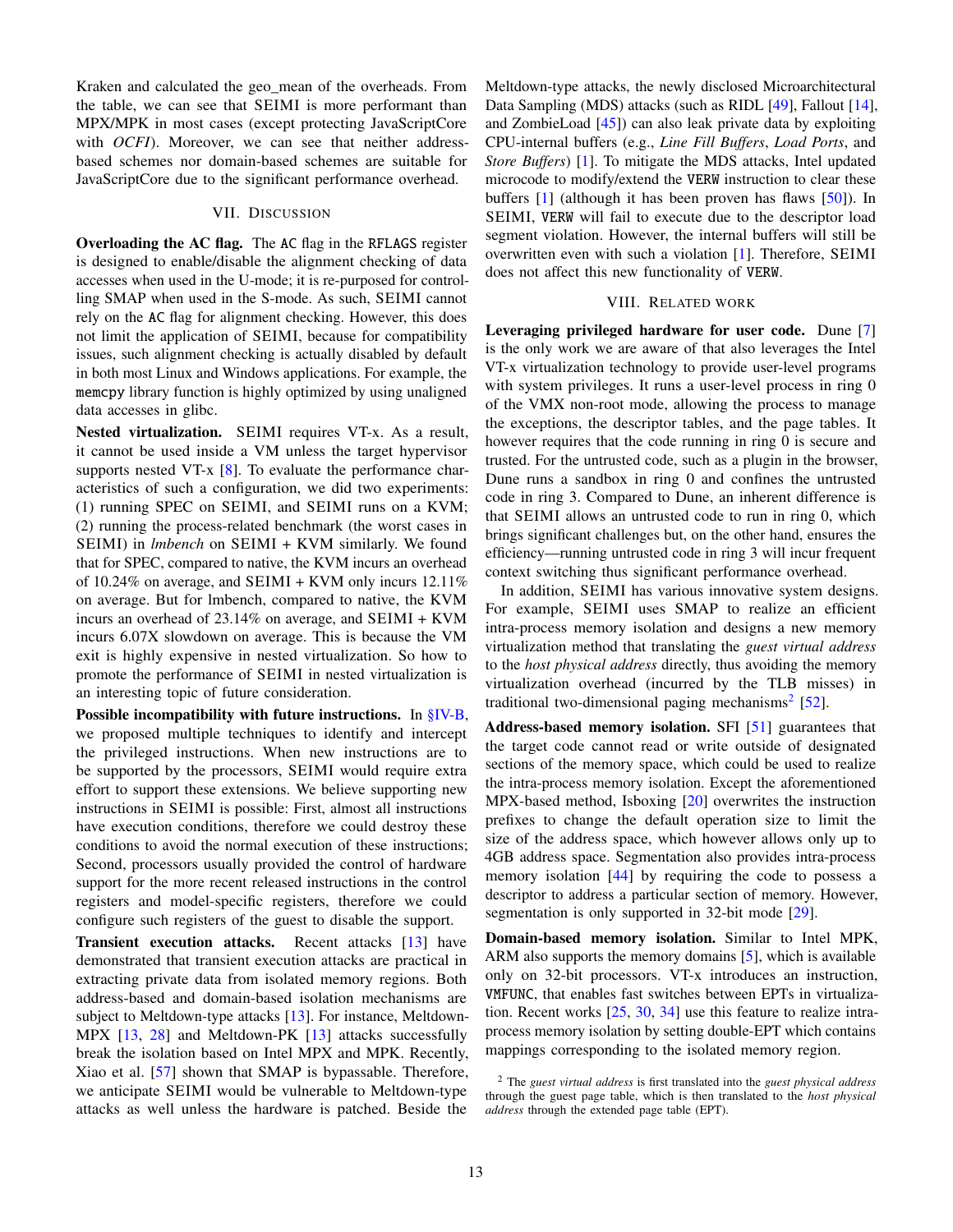Hardening information hiding. Some works have been proposed to harden IH. In particular, ProbeGuard [\[10\]](#page-13-12) detects probing attacks that try to derandomize information hiding and patches the vulnerable code to prevent probing. SafeHidden [\[54\]](#page-15-4), on the other hand, employs runtime monitoring, continuous randomization, and thread memory localization to maintain the entropy of information hiding.

Marking as sensitive pages. The outcoming control-flow enforcement technology (CET) [\[27\]](#page-14-30) provides the isolation for the shadow stack by marking as the shadow stack page in the page tables. The shadow stack page cannot be accessed by normal memory access instructions. Unfortunately, CET is tailored towards CFI and cannot be easily repurposed for other mitigations [\[21\]](#page-14-11). IMIX [\[21\]](#page-14-11) and MicroStache [\[38\]](#page-14-31) provides a similar but more generic method for the sensitive data, which however requires modifying hardware.

Tagged architectures. Recent research has revisited tagged architectures  $[46, 56]$  $[46, 56]$  $[46, 56]$ , in which the hardware associates a "tag" with each byte in memory that encodes a security policy. Tags can be used to, for example, grant call instructions exclusive rights for writing to certain memory regions, preventing return addresses from being overwritten [\[46\]](#page-14-32). More generally, such architectures can readily be leveraged for intra-process memory isolation, by assigning access permissions to each instruction in the code section, and each byte in memory. However, such architectures are not yet supported by commodity hardware.

Trusted execution environment. Many works study how to isolate a specific component of an application. Wedge [\[12\]](#page-13-13) provides privilege separation and isolation among its sthreads. Shreds [\[18\]](#page-14-33) uses ARM memory domains to divide execution within a user-space thread. Light-weight contexts (lwCs) [\[33\]](#page-14-34) isolates units within an address space. Secure Memory Views (SMV) [\[26\]](#page-14-35) uses per-thread page tables to enforce isolation while allowing sharing between threads. LOTRx86 [\[32\]](#page-14-36) creates a PrivUser in ring 1 to isolate the component. Intel's SGX [\[29\]](#page-14-17) allows (components of) applications to execute with hardwareenforced isolation against even untrusted OS. All these methods are not practical for isolating the sensitive data of memorycorruption defenses due to high switching frequency.

## IX. CONCLUSION

Intra-process memory isolation is a fundamental building block for memory-corruption defenses. In this paper, we propose a highly efficient intra-process memory isolation technique, SEIMI, which leverages the widely used and efficient hardware feature—SMAP. To use this privileged hardware, SEIMI safely places the user code in a privileged mode by using the Intel VT-x techniques. To avoid introducing security threats, we propose multiple new techniques to ensure the safe privilege escalation of the user code. Experiments show that SEIMI is much more efficient than the state-of-theart isolation techniques. We believe that SEIMI can not only benefit previously defenses, but also potentially open a new research direction—enabling the efficient access to a variety of privileged hardware features, which does not require context switch, to defense mechanisms.

# X. ACKNOWLEDGMENT

We would like to thank the anonymous reviewers for their insightful suggestions and comments. This research was supported by the National Natural Science Foundation of China (NSFC) under grant U1736208, 61902374, U1636204, and U1836213. Chenggang Wu is the corresponding author (wucg@ict.ac.cn). Yinqian Zhang is in part supported by a gift from Intel. Kangjie Lu was supported in part by the NSF awards CNS-1815621 and CNS-1931208. Any opinions, findings, conclusions or recommendations expressed in this material are those of the authors and do not necessarily reflect the views of NSF. Min Yang is also a member of Shanghai Institute of Intelligent Electronics & Systems, Shanghai Institute for Advanced Communication and Data Science.

#### **REFERENCES**

- <span id="page-13-11"></span>[1] Deep Dive: Intel Analysis of Microarchitectural Data Sampling. https://software.intel.com/security-software-guidance/insights/deep-diveintel-analysis-microarchitectural-data-sampling.
- <span id="page-13-7"></span>[2] Kraken. https://krakenbenchmark.mozilla.org.
- <span id="page-13-5"></span>[3] sysbench. https://dev.mysql.com/downloads/benchmarks.html.
- <span id="page-13-6"></span>[4] twemperf. https://github.com/twitter-archive/twemperf.
- <span id="page-13-4"></span>[5] ARM. ARM Architecture Reference Manual ARMv8, for ARMv8-A architecture profile , 2019.
- <span id="page-13-0"></span>[6] M. Backes and S. Nürnberger. Oxymoron: Making Fine-Grained Memory Randomization Practical by Allowing Code Sharing. In *Proceedings of the 23rd USENIX Security Symposium, San Diego, CA, USA, August 20-22, 2014.*, pages 433–447, 2014.
- <span id="page-13-1"></span>[7] A. Belay, A. Bittau, A. Mashtizadeh, D. Terei, D. Mazières, and C. Kozyrakis. Dune: Safe User-level Access to Privileged CPU Features. In *Presented as part of the 10th USENIX Symposium on Operating Systems Design and Implementation (OSDI 12)*, pages 335–348. USENIX, 2012. ISBN 978-1-931971-96-6.
- <span id="page-13-8"></span>[8] M. Ben-Yehuda, M. D. Day, Z. Dubitzky, M. Factor, N. Har'El, A. Gordon, A. Liguori, O. Wasserman, and B.-A. Yassour. The Turtles Project: Design and Implementation of Nested Virtualization. In *9th USENIX Symposium on Operating Systems Design and Implementation (OSDI 10)*. USENIX Association, 2010.
- <span id="page-13-3"></span>[9] E. D. Berger and B. G. Zorn. DieHard: Probabilistic Memory Safety for Unsafe Languages. In *Proceedings of the 27th ACM SIGPLAN Conference on Programming Language Design and Implementation*, PLDI '06, pages 158–168. ACM, 2006. ISBN 1-59593-320-4. doi: 10.1145/1133981.1134000.
- <span id="page-13-12"></span>[10] K. Bhat, E. van der Kouwe, H. Bos, and C. Giuffrida. ProbeGuard: Mitigating Probing Attacks Through Reactive Program Transformations. In *ASPLOS*, Apr. 2019.
- <span id="page-13-2"></span>[11] D. Bigelow, T. Hobson, R. Rudd, W. Streilein, and H. Okhravi. Timely Rerandomization for Mitigating Memory Disclosures. In *Proceedings of the 22Nd ACM SIGSAC Conference on Computer and Communications Security*, CCS '15, pages 268–279. ACM, 2015.
- <span id="page-13-13"></span>[12] A. Bittau, P. Marchenko, M. Handley, and B. Karp. Wedge: Splitting Applications into Reduced-privilege Compartments. In *Proceedings of the 5th USENIX Symposium on Networked Systems Design and Implementation*, NSDI'08, pages 309–322. USENIX Association, 2008. ISBN 111-999-5555-22-1.
- <span id="page-13-9"></span>[13] C. Canella, J. V. Bulck, M. Schwarz, M. Lipp, B. von Berg, P. Ortner, F. Piessens, D. Evtyushkin, and D. Gruss. A Systematic Evaluation of Transient Execution Attacks and Defenses. In *28th USENIX Security Symposium*, 2019.
- <span id="page-13-10"></span>[14] C. Canella, D. Genkin, L. Giner, D. Gruss, M. Lipp, M. Minkin, D. Moghimi, F. Piessens, M. Schwarz, B. Sunar, J. Van Bulck, and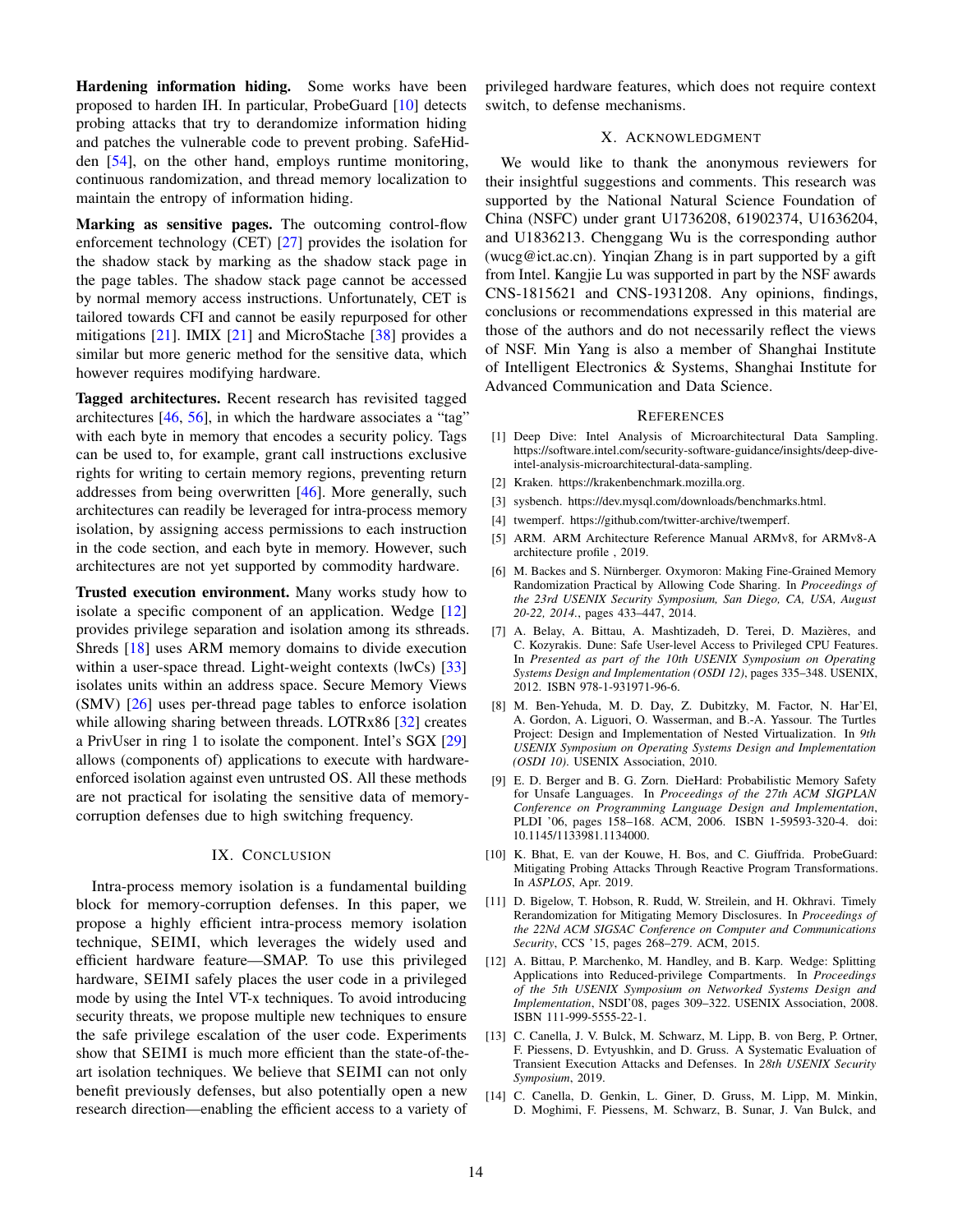Y. Yarom. Fallout: Leaking Data on Meltdown-resistant CPUs. In *Proceedings of the ACM SIGSAC Conference on Computer and Communications Security (CCS)*. ACM, 2019.

- <span id="page-14-16"></span>[15] Chapter 23.1 Introduction to virtual machine extensions. Intel 64 and IA-32 Architectures Software Developer's Manual.
- <span id="page-14-19"></span>[16] Chapter 3.4.3 Segment Registers. Intel 64 and IA-32 Architectures Software Developer's Manual., 2019.
- <span id="page-14-15"></span>[17] X. Chen, A. Slowinska, D. Andriesse, H. Bos, and C. Giuffrida. StackArmor: Comprehensive Protection From Stack-based Memory Error Vulnerabilities for Binaries. In *NDSS*. The Internet Society, 2015.
- <span id="page-14-33"></span>[18] Y. Chen, S. Reymondjohnson, Z. Sun, and L. Lu. Shreds: Fine-Grained Execution Units with Private Memory. In *2016 IEEE Symposium on Security and Privacy (SP)*, pages 56–71, May 2016. doi: 10.1109/SP. 2016.12.
- <span id="page-14-2"></span>[19] L. Davi, C. Liebchen, A. Sadeghi, K. Z. Snow, and F. Monrose. Isomeron: Code Randomization Resilient to (Just-In-Time) Return-Oriented Programming. In *22nd Annual Network and Distributed System Security Symposium, NDSS 2015, San Diego, California, USA, February 8-11, 2015*, 2015.
- <span id="page-14-27"></span>[20] L. Deng, Q. Zeng, and Y. Liu. ISboxing: An Instruction Substitution Based Data Sandboxing for x86 Untrusted Libraries. In *ICT Systems Security and Privacy Protection*. Springer International Publishing, 2015.
- <span id="page-14-11"></span>[21] T. Frassetto, P. Jauernig, C. Liebchen, and A.-R. Sadeghi. IMIX: In-Process Memory Isolation EXtension. In *27th USENIX Security Symposium (USENIX Security 18)*. USENIX Association, 2018.
- <span id="page-14-3"></span>[22] R. Gawlik, B. Kollenda, P. Koppe, B. Garmany, and T. Holz. Enabling Client-Side Crash-Resistance to Overcome Diversification and Information Hiding. In *23nd Annual Network and Distributed System Security Symposium, NDSS 2016, San Diego, California, USA, February 21-24, 2016*, 2016.
- [23] E. Göktas, R. Gawlik, B. Kollenda, E. Athanasopoulos, G. Portokalidis, C. Giuffrida, and H. Bos. Undermining Information Hiding (and What to Do about It). In *25th USENIX Security Symposium, USENIX Security 16, Austin, TX, USA, August 10-12, 2016.*, pages 105–119, 2016.
- <span id="page-14-4"></span>[24] B. Gras, K. Razavi, E. Bosman, H. Bos, and C. Giuffrida. ASLR on the Line: Practical Cache Attacks on the MMU. In *NDSS*, 2017.
- <span id="page-14-8"></span>[25] M. Hedayati, S. Gravani, E. Johnson, J. Criswell, M. L. Scott, K. Shen, and M. Marty. Hodor: Intra-Process Isolation for High-Throughput Data Plane Libraries. In *2019 USENIX Annual Technical Conference (USENIX ATC 19)*, pages 489–504. USENIX Association, July 2019. ISBN 978-1-939133-03-8.
- <span id="page-14-35"></span>[26] T. C.-H. Hsu, K. Hoffman, P. Eugster, and M. Payer. Enforcing Least Privilege Memory Views for Multithreaded Applications. In *Proceedings of the 2016 ACM SIGSAC Conference on Computer and Communications Security*, CCS '16, pages 393–405. ACM, 2016. ISBN 978-1-4503-4139- 4. doi: 10.1145/2976749.2978327.
- <span id="page-14-30"></span>[27] Intel. Control-flow Enforcement Technology Preview., 2017.
- <span id="page-14-21"></span>[28] Intel. Speculative Execution Side Channel Mitigations, 2018. https://software.intel.com/security-software-guidance/apiapp/sites/default/files/336996-Speculative-Execution-Side-Channel-Mitigations.pdf.
- <span id="page-14-17"></span>[29] Intel. Intel 64 and IA-32 Architectures Software Developer's Manual., 2019.
- <span id="page-14-7"></span>[30] K. Koning, X. Chen, H. Bos, C. Giuffrida, and E. Athanasopoulos. No Need to Hide: Protecting Safe Regions on Commodity Hardware. In *Proceedings of the Twelfth European Conference on Computer Systems*, EuroSys '17, pages 437–452. ACM, 2017. ISBN 978-1-4503-4938-3. doi: 10.1145/3064176.3064217.
- <span id="page-14-1"></span>[31] V. Kuznetsov, L. Szekeres, M. Payer, G. Candea, R. Sekar, and D. Song. Code-pointer Integrity. In *Proceedings of the 11th USENIX Conference on Operating Systems Design and Implementation*, OSDI'14, pages 147–163. USENIX Association, 2014. ISBN 978-1-931971-16-4.
- <span id="page-14-36"></span>[32] H. Lee, C. Song, and B. B. Kang. Lord of the x86 Rings: A Portable User Mode Privilege Separation Architecture on x86. In *Proceedings of the 2018 ACM SIGSAC Conference on Computer and Communications Security*, CCS '18, pages 1441–1454. ACM, 2018. ISBN 978-1-4503- 5693-0. doi: 10.1145/3243734.3243748.
- <span id="page-14-34"></span>[33] J. Litton, A. Vahldiek-Oberwagner, E. Elnikety, D. Garg, B. Bhattacharjee,

and P. Druschel. Light-Weight Contexts: An OS Abstraction for Safety and Performance. In *12th USENIX Symposium on Operating Systems Design and Implementation (OSDI 16)*, pages 49–64. USENIX Association, Nov. 2016. ISBN 978-1-931971-33-1.

- <span id="page-14-29"></span>[34] Y. Liu, T. Zhou, K. Chen, H. Chen, and Y. Xia. Thwarting Memory Disclosure with Efficient Hypervisor-enforced Intra-domain Isolation. In *Proceedings of the 22Nd ACM SIGSAC Conference on Computer and Communications Security*, CCS '15, pages 1607–1619. ACM, 2015. ISBN 978-1-4503-3832-5. doi: 10.1145/2810103.2813690.
- <span id="page-14-14"></span>[35] K. Lu, C. Song, B. Lee, S. P. Chung, T. Kim, and W. Lee. ASLR-Guard: Stopping Address Space Leakage for Code Reuse Attacks. In *Proceedings of the 22Nd ACM SIGSAC Conference on Computer and Communications Security*, CCS '15, pages 280–291. ACM, 2015. ISBN 978-1-4503-3832-5. doi: 10.1145/2810103.2813694.
- <span id="page-14-5"></span>[36] K. Lu, W. Lee, S. Nürnberger, and M. Backes. How to Make ASLR Win the Clone Wars: Runtime Re-Randomization. In *23nd Annual Network and Distributed System Security Symposium, NDSS 2016, San Diego, California, USA, February 21-24, 2016*, 2016.
- <span id="page-14-20"></span>[37] L. McVoy and S. Carl. lmbench: Portable tools for performance analysis. In *Proceedings of the USENIX Annual Technical Conference (ATC)*, 1996.
- <span id="page-14-31"></span>[38] L. Mogosanu, A. Rane, and N. Dautenhahn. MicroStache: A Lightweight Execution Context for In-Process Safe Region Isolation. In *RAID*, 2018.
- <span id="page-14-0"></span>[39] V. Mohan, P. Larsen, S. Brunthaler, K. W. Hamlen, and M. Franz. Opaque Control-Flow Integrity. In *22nd Annual Network and Distributed System Security Symposium, NDSS 2015, San Diego, California, USA, February 8-11, 2015*, 2015.
- <span id="page-14-9"></span>[40] X. Z. Nathan Burow and M. Payer. Shining Light On Shadow Stacks. In *2019 IEEE Symposium on Security and Privacy*, 2019.
- <span id="page-14-6"></span>[41] A. Oikonomopoulos, E. Athanasopoulos, H. Bos, and C. Giuffrida. Poking Holes in Information Hiding. In *25th USENIX Security Symposium, USENIX Security 16, Austin, TX, USA, August 10-12, 2016.*, pages 121–138, 2016.
- <span id="page-14-12"></span>[42] V. Pappas, M. Polychronakis, and A. D. Keromytis. Transparent ROP Exploit Mitigation Using Indirect Branch Tracing. In *Presented as part of the 22nd USENIX Security Symposium (USENIX Security 13)*, pages 447–462. USENIX, 2013. ISBN 978-1-931971-03-4.
- <span id="page-14-18"></span>[43] RISC-V. The RISC-V Instruction Set Manual, 2019.
- <span id="page-14-28"></span>[44] J. H. Saltzer and M. D. Schroeder. The protection of information in computer systems. *Proceedings of the IEEE*, 63(9):1278–1308, Sep. 1975. doi: 10.1109/PROC.1975.9939.
- <span id="page-14-23"></span>[45] M. Schwarz, M. Lipp, D. Moghimi, J. Van Bulck, J. Stecklina, T. Prescher, and D. Gruss. ZombieLoad: Cross-Privilege-Boundary Data Sampling. In *CCS*, 2019.
- <span id="page-14-32"></span>[46] C. Song, H. Moon, M. Alam, I. Yun, B. Lee, T. Kim, W. Lee, and Y. Paek. HDFI: Hardware-Assisted Data-Flow Isolation. In *2016 IEEE Symposium on Security and Privacy (SP)*, pages 1–17, May 2016. doi: 10.1109/SP.2016.9.
- <span id="page-14-10"></span>[47] A. Vahldiek-Oberwagner, E. Elnikety, N. O. Duarte, M. Sammler, P. Druschel, and D. Garg. ERIM: Secure, Efficient In-process Isolation with Protection Keys (MPK). In *28th USENIX Security Symposium (USENIX Security 19)*, pages 1221–1238, Santa Clara, CA, Aug. 2019. USENIX Association. ISBN 978-1-939133-06-9.
- <span id="page-14-13"></span>[48] V. van der Veen, D. Andriesse, E. Göktaş, B. Gras, L. Sambuc, A. Slowinska, H. Bos, and C. Giuffrida. Practical Context-Sensitive CFI. In *Proceedings of the 22nd Conference on Computer and Communications Security (CCS'15)*, October 2015.
- <span id="page-14-22"></span>[49] S. van Schaik, A. Milburn, S. Österlund, P. Frigo, G. Maisuradze, K. Razavi, H. Bos, and C. Giuffrida. RIDL: Rogue In-flight Data Load. In *S&P*, May 2019.
- <span id="page-14-24"></span>[50] S. van Schaik, A. Milburn, S. Österlund, P. Frigo, G. Maisuradze, K. Razavi, H. Bos, and C. Giuffrida. RIDL: Rogue In-flight Data Load (With Addendum). In *S&P*, May 2019.
- <span id="page-14-26"></span>[51] R. Wahbe, S. Lucco, T. E. Anderson, and S. L. Graham. Efficient Software-based Fault Isolation. *SIGOPS Oper. Syst. Rev.*, 27(5):203–216, Dec. 1993. ISSN 0163-5980. doi: 10.1145/173668.168635.
- <span id="page-14-25"></span>[52] X. Wang, J. Zang, Z. Wang, Y. Luo, and X. Li. Selective hardware/software memory virtualization. pages 217–226. VEE'11, 07 2011.